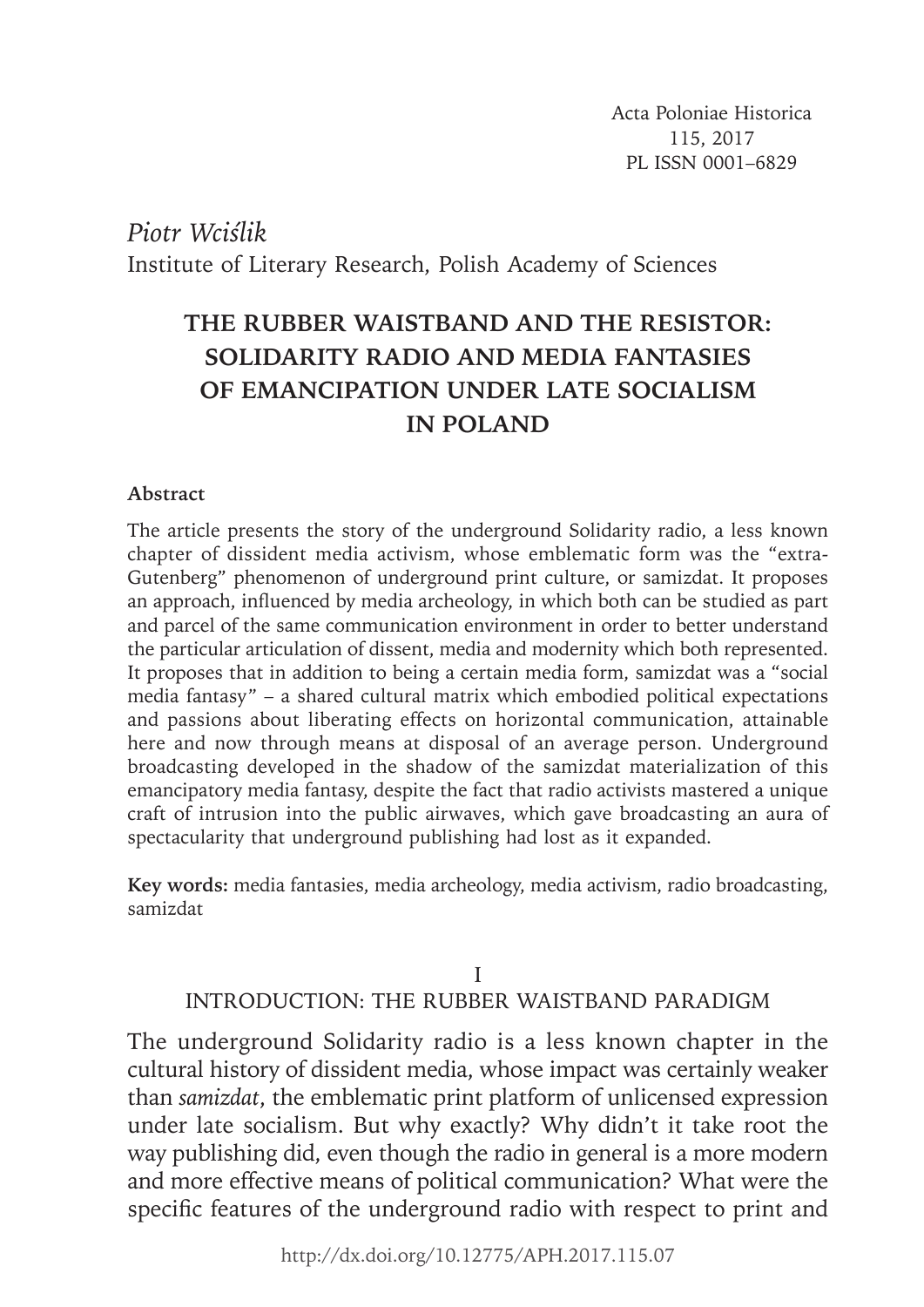how can we think the two as part and parcel of the same media environment to understand better their affinities and differences, their relative weaknesses and strengths? How can both fit into a cultural history of late socialism in Poland that articulates together dissent, media and modernity?

Let us start with Mirosław Chojecki, the doyen of the Polish independent publishing movement of the 1970s and the 1980s, and his veteran story about "how we defeated communism with a rubber waistband". The story has been recounted so often during all kinds of dissident commemoration events that it has transformed into a stand-up act. In one written version, it goes like this:

It all started in the late 1970s with the written word. Then came the spoken and sung word in the form of audio cassettes and ultimately, the word on display, or film. All these methods required specialized technical devices and so did the written, or printed word.

 The most popular printing device was the *ramka* – a frame with canvas moistened with an emulsion which anyone could prepare at home using widely available materials. This would be then exposed through a diapositive slide. In the transparent areas the emulsion would solidify and in the areas where light did not come through (letters, images) it would be washed away. This is how you made a matrix. Printing required three people: one operating the roller with printing ink, another to lift the *ramka* and a third to pull out the printed page. Once – nobody knew why exactly – one of the printers did not show up in the print shop. Still, the job needed to be done urgently. One of the printers was female – Basia Felicka. In a stroke of genius, Witek [Łuczywo] persuaded the skirted printer to … take the rubber waistband out of her pants. He took the waistband and fastened it into a chandelier hovering over the table. And this is how the AUTOMATED duplicator was born. The *ramka* would rebound all by itself. Somewhat later the rubber band would be fastened to the base on which the *ramka* was fixed. That made the duplicator operable by a single person. The best printers would make around 1,500 copies per hour!

 It was one of the main aims of the totalitarian state to keep us and our minds under full control and to make sure that our thoughts – in case the thoughts were dissident – remained unknown to the public. Once you could make the duplicator yourself at home, you could write, print and distribute whatever you wished … When the free word, printed, spoken and sung on tapes, and later the free word on display in film, became generally accessible – the totalitarian state had to collapse. $1$ 

<sup>&</sup>lt;sup>1</sup> Mirosław Chojecki, 'Jak przy pomocy gumki od majtek obaliliśmy komunizm', http://publica.pl/teksty/jak-przy-pomocy-gumki-od-majtek-obalilismy-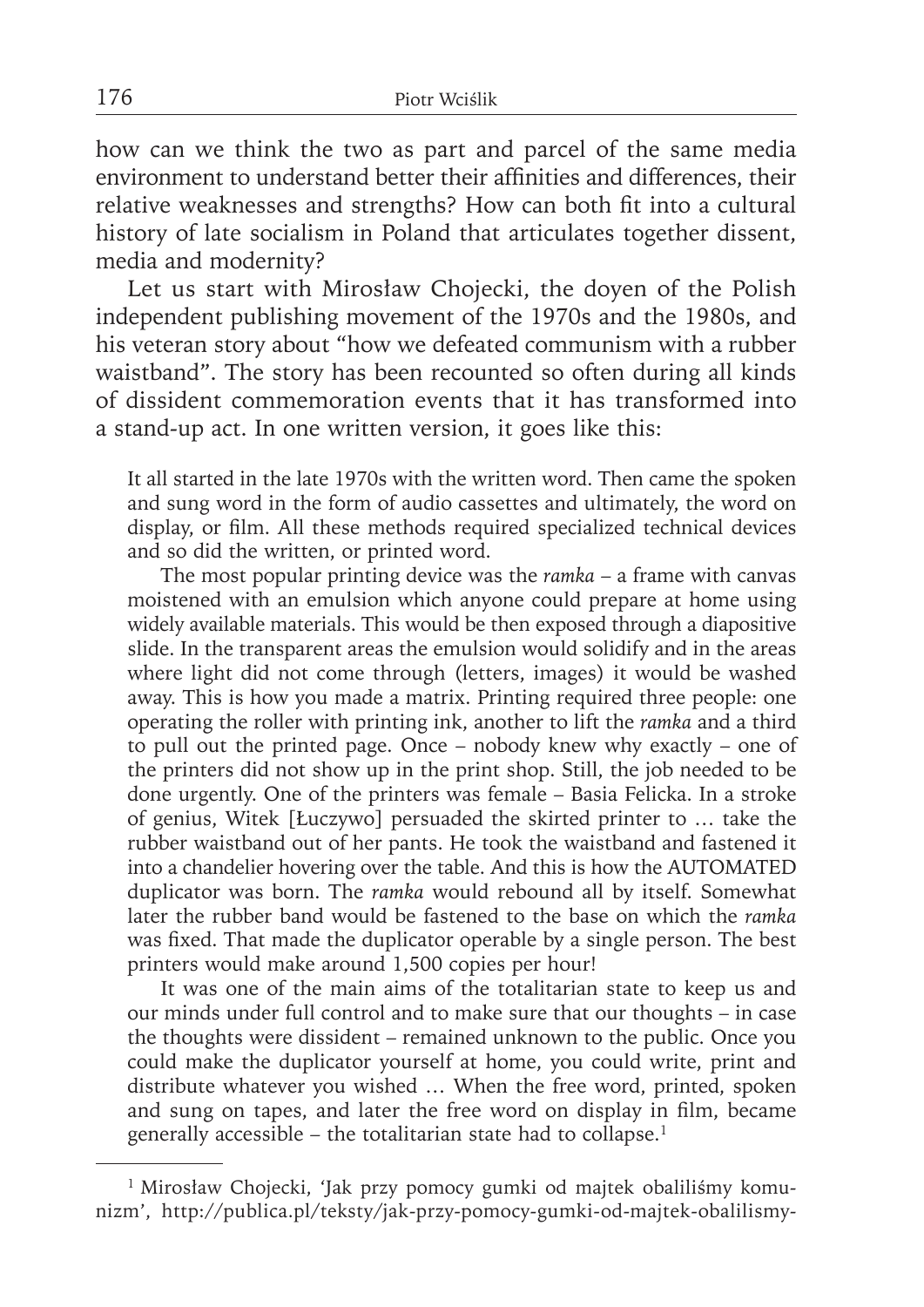The story is notable for the strange way it brings together: dissident media, technological modernity and resistance to communism. Unlike in the more mainstream (and, well, more plausible) narratives which attribute the fall of communism to its inability to keep up in the technological race, from proliferation of nuclear arms, through modernization of industry, to provision of consumer goods, here the challenge to a modern apparatus of cultural surveillance is posed by a technology that is hardly modern. As we shall see below, this narrative is paradigmatic for the way dissidents related to their media.

That among the many nails driven into the communism's coffin, the samizdat one was especially rusty, was immediately recognized and endorsed by the emerging samizdat studies in the late 1970s and 1980s, which picked up on Anna Akhmatova's characterization of samizdat as 'pre-Gutenberg' phenomenon.2 Ann Komaromi, in her in-depth examination of this theme, offered a penetrating revision of the way in which the first wave of samizdat research uncritically assimilated the equation of samizdat with political opposition to Communism and of resistance with truth-telling, while the modest pre-Gutenberg quality of their medium only highlighted the heroism of the unlicensed forms of expression.<sup>3</sup> The 'extra-Gutenberg' quality<sup>4</sup> of samizdat signified a more drastic departure, Komaromi argued, not only with respect to modern technology of print, but also the epistemic consequences of the Gutenberg's invention. These were defined by Elisabeth Eisenstein in her groundbreaking work on print culture: the reliance of modern knowledge practices on mass reproduction of exactly the same text, whose identity has been fixed and form standardized, regardless location and time, as the condition of its veracity and credibility.<sup>5</sup> According to Komaromi, the production and circulation of unlicensed printed matter in the Soviet Union resembled rather the situation described by Eisenstein's critics, in particular Adrian Johns, who

komunizm-3220.html [Accessed: 7 Jan. 2016]. All translations are by the author unless otherwise indicated.

<sup>2</sup> H. Gordon Skilling, 'Samizdat: A Return to the Pre-Gutenberg Era?', in *Samizdat and an Independent Society in Central and Eastern Europe* (Basingstoke and London, 1989), 3–18.

<sup>3</sup> Ann Komaromi, 'Samizdat as Extra-Gutenberg Phenomenon', *Poetics Today*, xxix, 4 (2008), 629–67.

<sup>4</sup> The term comes from Lev Rubinstein, cf. *ibidem*, 632.

<sup>5</sup> Elisabeth Eisenstein, *The printing press as an agent of change* (Cambridge, 1979).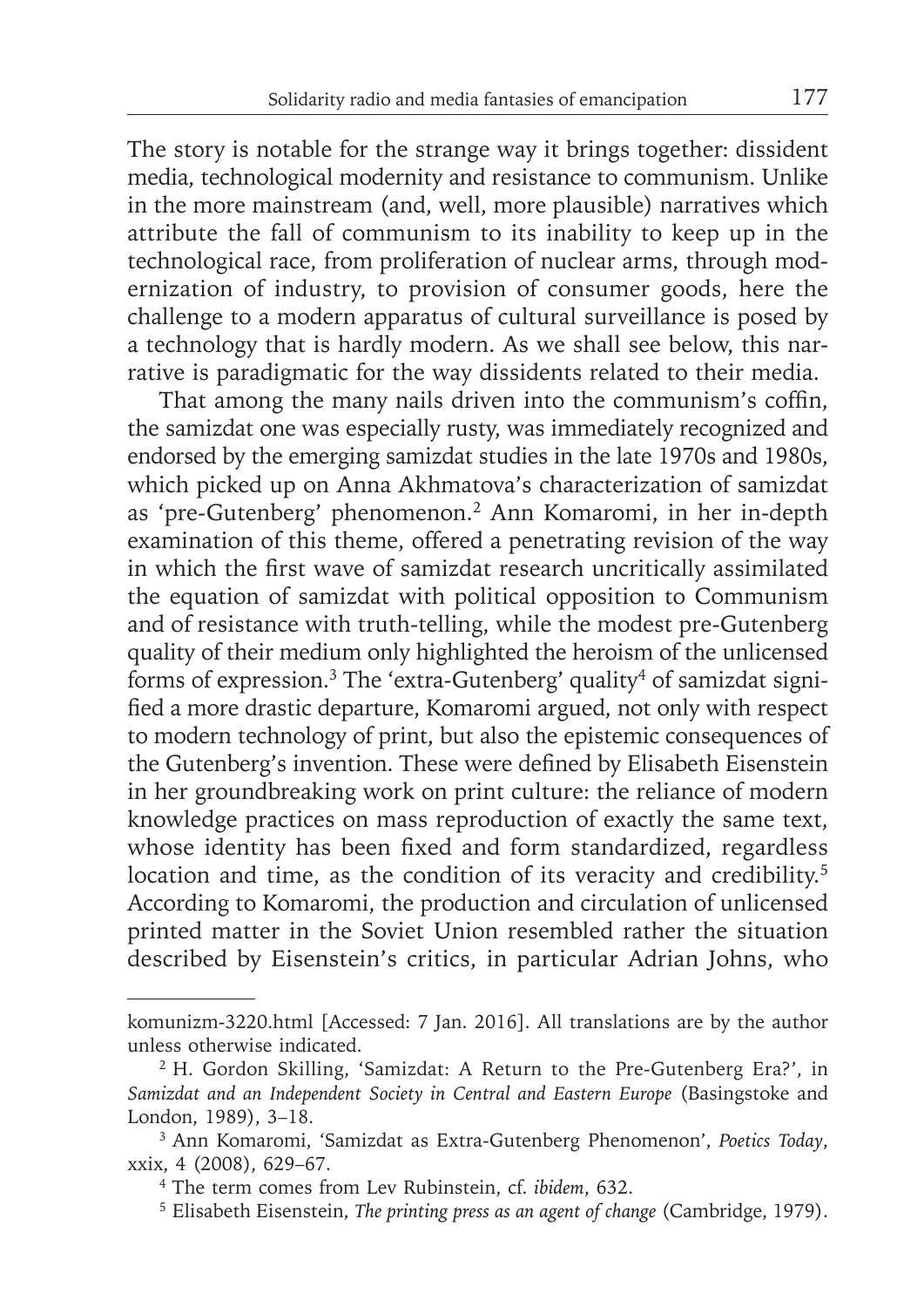pointed out that in the early days of the printing press, in England as elsewhere, achieving fixity of texts, far from an automatic effect of a new technology, was a process that required much labor from authors, publishers, printers and readers.6 Samizdat is characterized by similar ephemerality reflecting the precarious conditions of its production and reproduction, with abundant inconsistencies, flaws and mutations along the way from one version to the next. Its authorship was often undisclosed, unknown or dubious, and authorial control over its dissemination non-existent, not to mention that it circulated in an environment permeated by generalized mistrust towards printed word as a consequence of Communism's own techniques of propaganda and falsification. To present samizdat as evidence of truth about Soviet realities was much more complicated that dissidents' veterans were ready to admit. Most of all, it required a transnational network of intermediaries, relying on endorsement by both the reputed dissident groups at home and specialized Western research centers (such as Samizdat archives at Radio Free Europe or the Keston College) and human rights institutions (such as Amnesty International or Index on Censorship). It was within such networks, that samizdat versions of recent history, current affairs and societal values were negotiated, stabilized and validated as reliable and valuable knowledge, and invested with authority.

In other words, for Komaromi the extra-Gutenberg quality of samizdat precludes the epistemological fixity and certainty we attribute to truth transmitted by texts, while the narrative about truth-telling is an ideological layer superimposed on it during the Cold War, in other words, a political phantasy. In case of Chojecki's veteran story, this fantasy character is all the more glaring since Polish underground publishing movement abandoned the *ramka* and the rubber waistband in favor of more sophisticated, sometimes industrial printing techniques even before the emergence of Solidarity in 1980, when supply chains of modern offset and other printing equipment were established by courtesy of trade unions, the Polish diaspora and other sympathetic organizations in the West, whose flow was more or less uninterrupted throughout the 1980s, in the later part of which the underground and overground unlicensed activities were increasingly

<sup>6</sup> Adrian Johns, *The Nature of the Book: Print and Knowledge in the Making* (Chicago and London, 1998).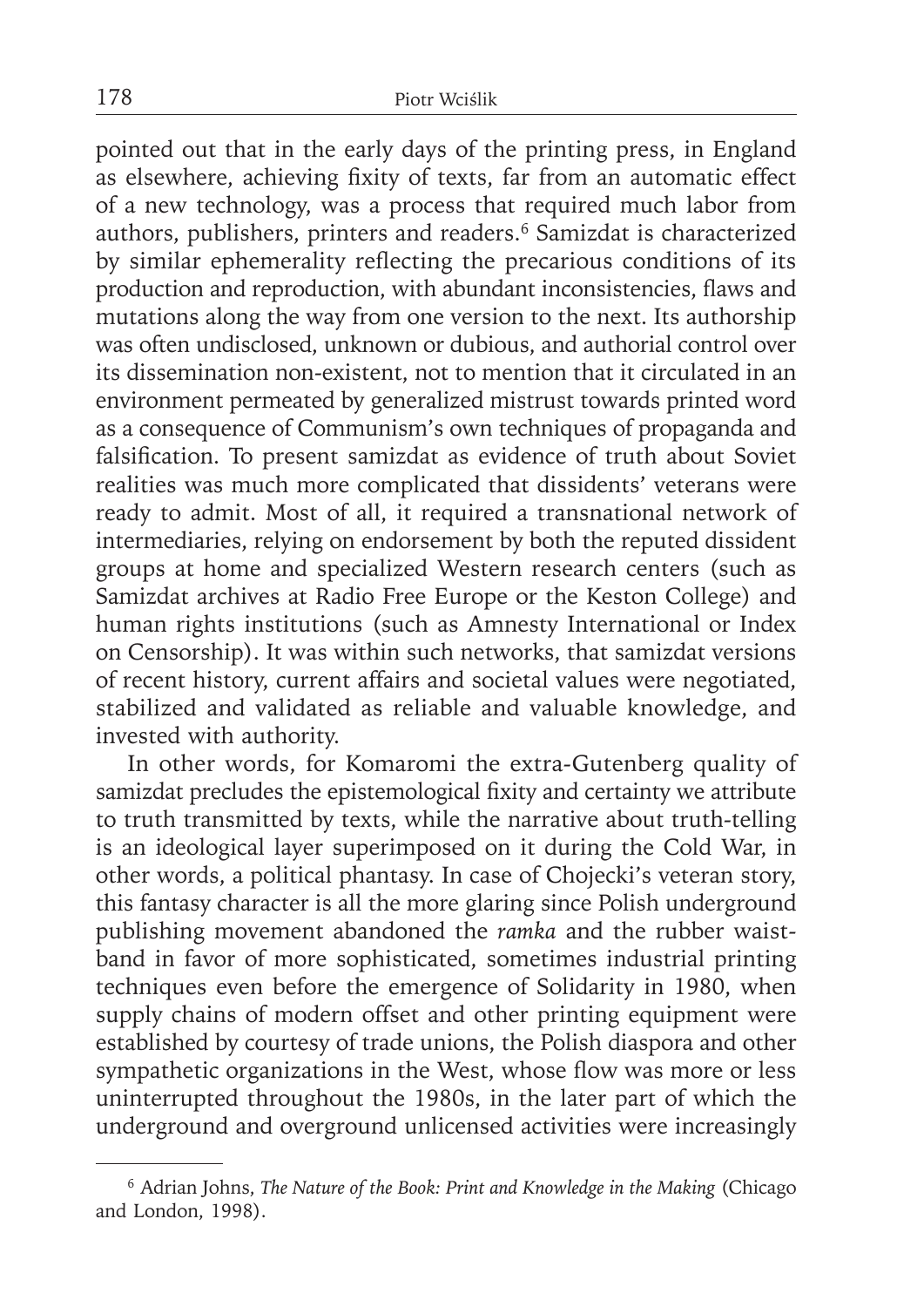hard to distinguish. Still, for Chojecki, it is the rubber waistband that should symbolize the dissident contribution to Communism's demise.

While Komaromi's intention to bracket off the Cold War context in favor of more nuanced cultural and transnational history approaches was refreshing and gave a new impulse to samizdat studies,<sup>7</sup> my impression is that she dismisses political fantasies all too easily. Without succumbing unreflexively to the inherited conceptual polarities, we should study carefully the way dissidents invested their political emotions and passions in media technology, since that holds some evidence about their times which historians should explore in their own right.

### II PROBLEMATIZING MEDIA MODERNITY

That media fantasies matter in this way has been one of the crucial assumptions of media archeology, a field of research which emerged out of dissatisfaction with how media history portrays technological development in terms of a succession from simple to complex, the new media making the old ones obsolete.8 Indeed, one of the aims of this emerging orientation is to problematize the qualifications of old and new ascribed to media,<sup>9</sup> guided by the shared assumption that the technological processes of development of the modern (and non-modern) media should not be reduced to history of their instrumental use. In contrast, to account for its cultural use, i.e. how meanings and practices people attach to communication technologies intervene in its deployment, development and demise, requires a break

<sup>7</sup> Valentina Parisi (ed.), *Samizdat: Between Practices and Representations* (Budapest, 2015); Friederike Kind-Kovács and Jessie Labov (eds.), *Samizdat, Tamizdat and Beyond: Transnational Media During and After Socialism* (New York, 2013).

<sup>8</sup> For a useful primer, see 'Introduction' to Erkki Huhtamo and Jussi Parikka (eds.), *Media Archaeology: Approaches, Applications and Implications* (Berkeley, 2011), 1–24; also Simone Natale, 'Understanding Media Archaeology', *Canadian Journal of Communication*, xxxvii (2012), 523–7.

<sup>&</sup>lt;sup>9</sup> Works, that had a special impact on media archaeology in this regard are: Carolyn Marvin, *When Old Technologies were New: Thinking about Electric Communication in the Late Nineteenth Century* (New York and Oxford, 1988); Lisa Gitelman, *Always Already New: Media, History and the Data of Culture* (Cambridge, MA, 2006); Jay D. Bolter and Richard Grusin, *Remediation: Understanding New Media* (Cambridge, MA, 2000).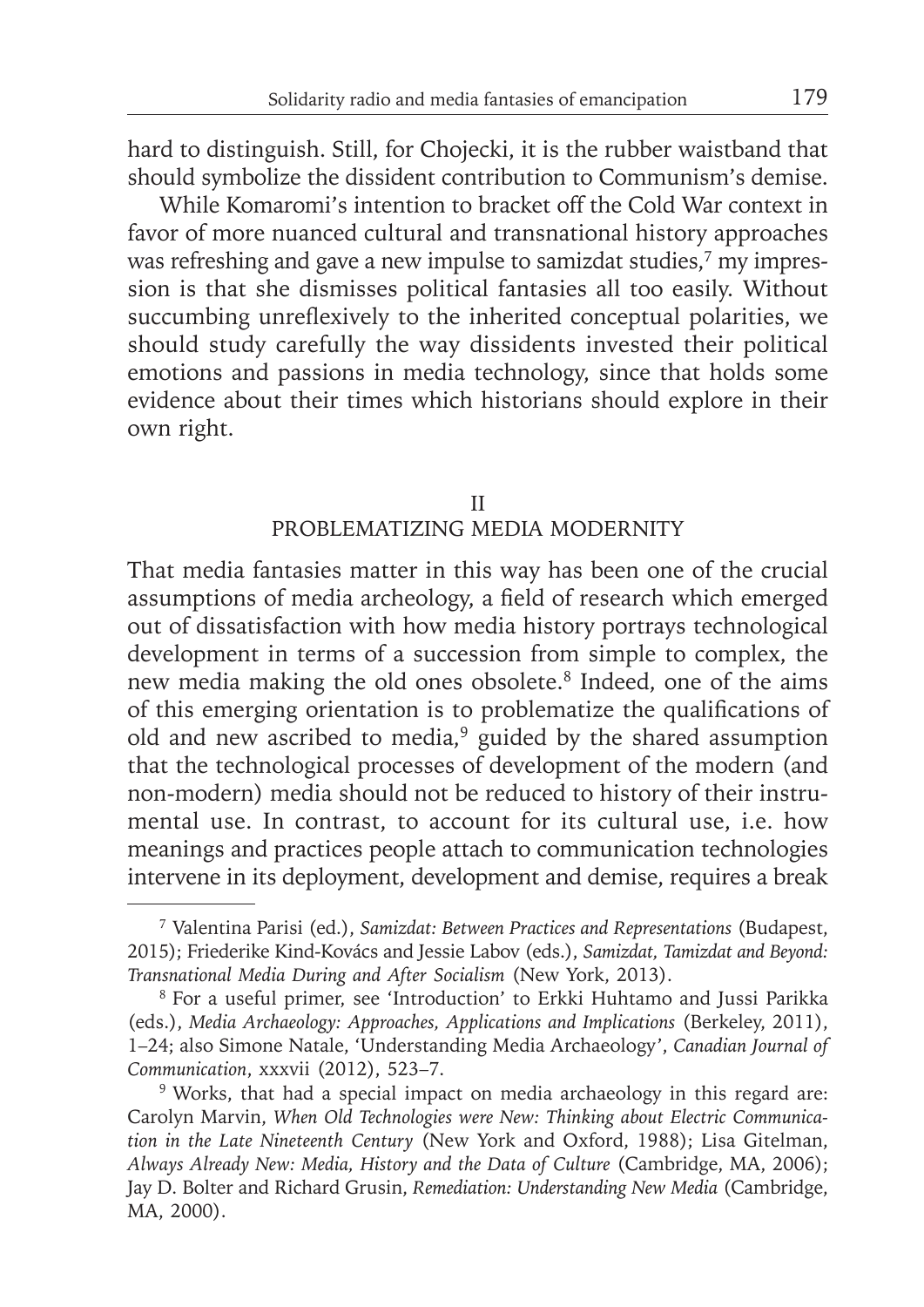from the modernist, linear and progressive temporality.<sup>10</sup> Media have parallel lives and multiple temporalities. Beyond the narratives of technological progress, there are stories to tell about various layers of accomplished or sidelined inventions and uses, and historians of media should pay equal attention to the successful and failed, the actually realized and the imaginary media, and indeed to the historical interplay between media fantasies and inventions.<sup>11</sup> While the Solidarity radio was not exactly a successful venture, it merits some attention with regards to emancipatory media passions.

If the rubber waistband paradigm, developed with unlicensed print in mind, constituted a shared cultural matrix also for the underground radio activists, $12$  this is because both feed on similar desire for horizontal communication free from interference, attainable here and now through means at the disposal of an average person. In other words, the fantasies both excite are social media fantasies. What are the common traits of communication practices and artifacts that warrant the application of the concept of 'social media' in historical research? Tom Standage's book length argument for social media's *longue durée* defines it as "two-way, conversational environments in which information passes horizontally from one person to another along social networks, rather than being delivered vertically from an impersonal central source."13 What makes communications social is a "decentralized, person-to-person media system" in which dissemination of information depends on "cumulative decisions made by individuals in social networks" to amplify the impact of a given message, i.e. on net outcome of discrete individual activities, rather than on a decision made by a single authorized source.

While the underpinning technologies changed throughout the ages, there are more similarities than differences when social media are

<sup>10</sup> See especially Siegfried Zielinski, *Deep Time of the Media: Toward an Archaeology of Hearing and Seeing by Technical Means* (Cambridge, MA, 2006).

<sup>&</sup>lt;sup>11</sup> Simone Natale and Gabriele Balbi, 'Media and the Imaginary in History', *Media History*, xx, 2 (2014), 203–18; Eric Kluitenberg, 'On the Archaeology of Imaginary Media', in Huhtamo and Parikka (eds.), *Media Archaeology*, 48–9.

<sup>12</sup> I.e. a media topos, see Erkki Huhtamo, 'Dismantling the Fairy Engine: Media Archaeology as Topos Study', in Huhtamo and Parikka (eds.), *Media Archaeology*, 27–47.

<sup>13</sup> Tom Standage, *Writing on the Wall: Social Media – The First 2000 Years* (New York, 2013), 3.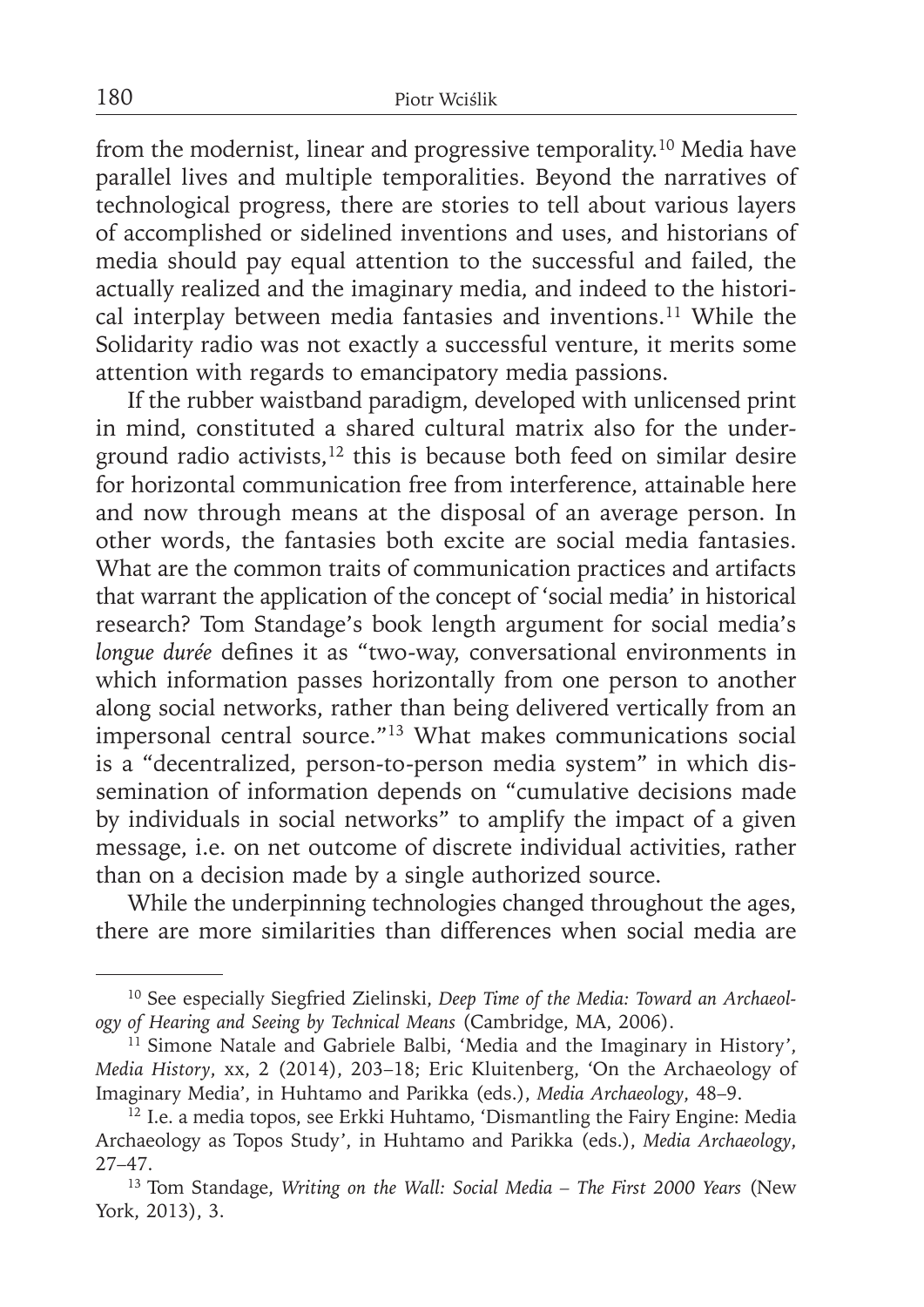all contrasted with mass media. Even though, historically, religious and secular authorities have been busy imposing media controls, mainly through prepublication licensing of printable matter, only with the mass media, the control became really efficient thanks to the mass media reliance on expensive, industrial-scale technological infrastructure, its concentrated ownership, professionalization of news gathering and editing, as well as the unprecedented efficiency and speed of the one-way broadcasting model.<sup>14</sup> While Standage has no affinity with media archeology<sup>15</sup> insofar as the historicity of his account has a rather straight line, his aim is to achieve a *Gestalt* switch which seems familiar: we perceive social media as something new, because the mass press, radio and television have imposed themselves on our imagination throughout the postwar period. However, if we pause to consider that mass media might be just a detour in history of communication, as Standage invites to do,<sup>16</sup> we should ponder the possibility that the contemporary social media is a return to a way of communicating which has been dominant in history, except for the scale made possible by the Internet infrastructure.

Historically, social media communication relied on non-professionals and newspapers in its pre-mass media phase consisted of a selection of speeches and pamphlets, letters from readers, reports taken from other papers, all that accompanied by a commentary from the editor who normally would be also the owner and the publisher as in case of first newspapers in Europe and the US. One of the key features of the social media that Standage considers stable over time concerns authorship: non-original content makes the bulk of what circulates around, and rather than authorial creation, the very act of sharing and commenting on an item previously publicized by others is the prevalent form of self-expression.<sup>17</sup> Even though there are authors and works that 'go viral', the impact of the social media on the public debate is due to its ability to 'synchronize opinion,' i.e. to reveal and to make suddenly visible and tangible the extent to which certain

<sup>14</sup>*Ibidem*, 4.

<sup>&</sup>lt;sup>15</sup> Or history, for that matter. Standage is a science and technology journalist and writer, and currently Deputy Editor of *The Economist*. His book is however the first concentrated effort to understand social media historically.

<sup>16</sup> Standage, *Writing on the Wall*, 239.

<sup>17</sup> *Ibidem*, 123–46.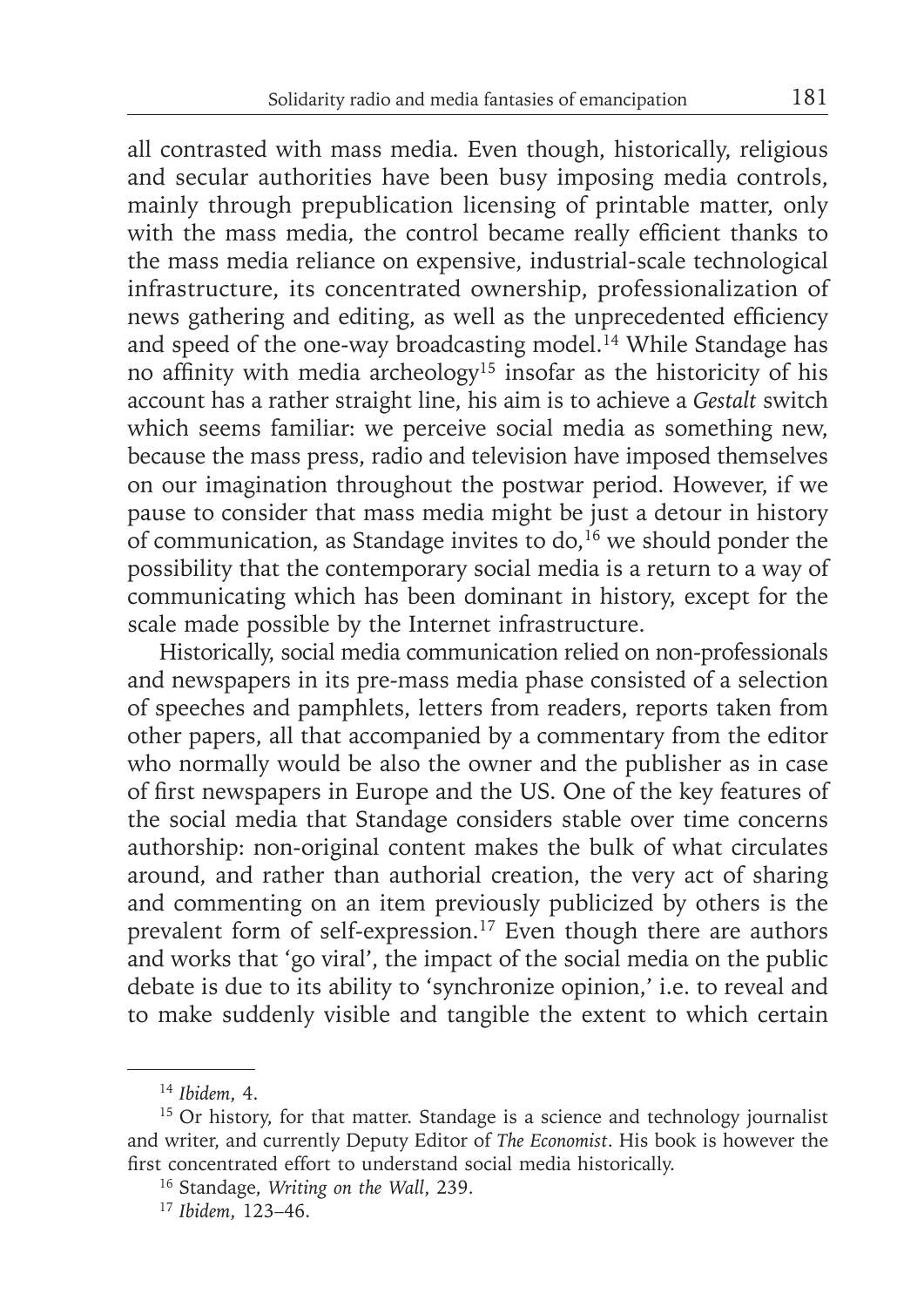views or ideas are shared, rather than to promote ground-breaking, original insights.18

In this sense, social media owns its dynamics to activism, rather than insightful journalism (even though journalists make use of social media), and social media fantasies are typically, even though as we shall see, not exclusively, the domain of activists who invest their passions in fostering communication networks building on user involvement.19 This is the case, for example, of low-power FM (LPFM) radio activism described by Christina Dunbar-Hester. Her book is about Prometheus, a project growing out of the Philadelphia pirate radio and scene around the Millennium, which combined advocacy work towards granting slots in the FM spectrum for micro-broadcasters operating low-power transmitters for community use, with technical support for the grass-roots radio enthusiasts through hands-on tutorials in setting up LPFM transmitters. An important analytical dimension that Dunbar-Hester brings into relief is the role of tinkering in media activism. The do-it-yourself (DIY) features of radio activism not only integrated the participants of the movement around practical tasks, but constituted a significant source of self-empowerment. The Prometheus project understood "technical practice as the foundation of their vision of social change."20 In principle (though the practical record was much more uneven) tinkering with hardware and more broadly, problematizing the issue of uneven expertise and lowering the barrier to make broadcasting technically accessible for all, was meant to enable recasting emancipatory politics as prefigurative politics, in which values of participation, accessibility and community selfdetermination are practiced here and now as a seed of the desired communication environment of the future. This is, amongst others, the reason why the LPFM activists turned to radio, rather than the new technology of the Internet and effectively transfigured the old

<sup>18</sup>*Ibidem*, 48–63.

<sup>&</sup>lt;sup>19</sup> Needless to say, the connection between activism and social media is rather contingent. Some strands of media activism target mainstream media and focus on policy initiative rather than on fostering alternative communications, or pursue a mixed agenda. See Victor Pickard, *America's Battle for Media Democracy: The Triumph of Corporate Libertarianism and the Future of Media Reform* (Cambridge, MA, 2014).

<sup>20</sup> Christina Dunbar-Hester, *Low Power to the People: Pirates, Protest and Politics in FM Radio Activism* (Cambridge, MA, 2014), XI.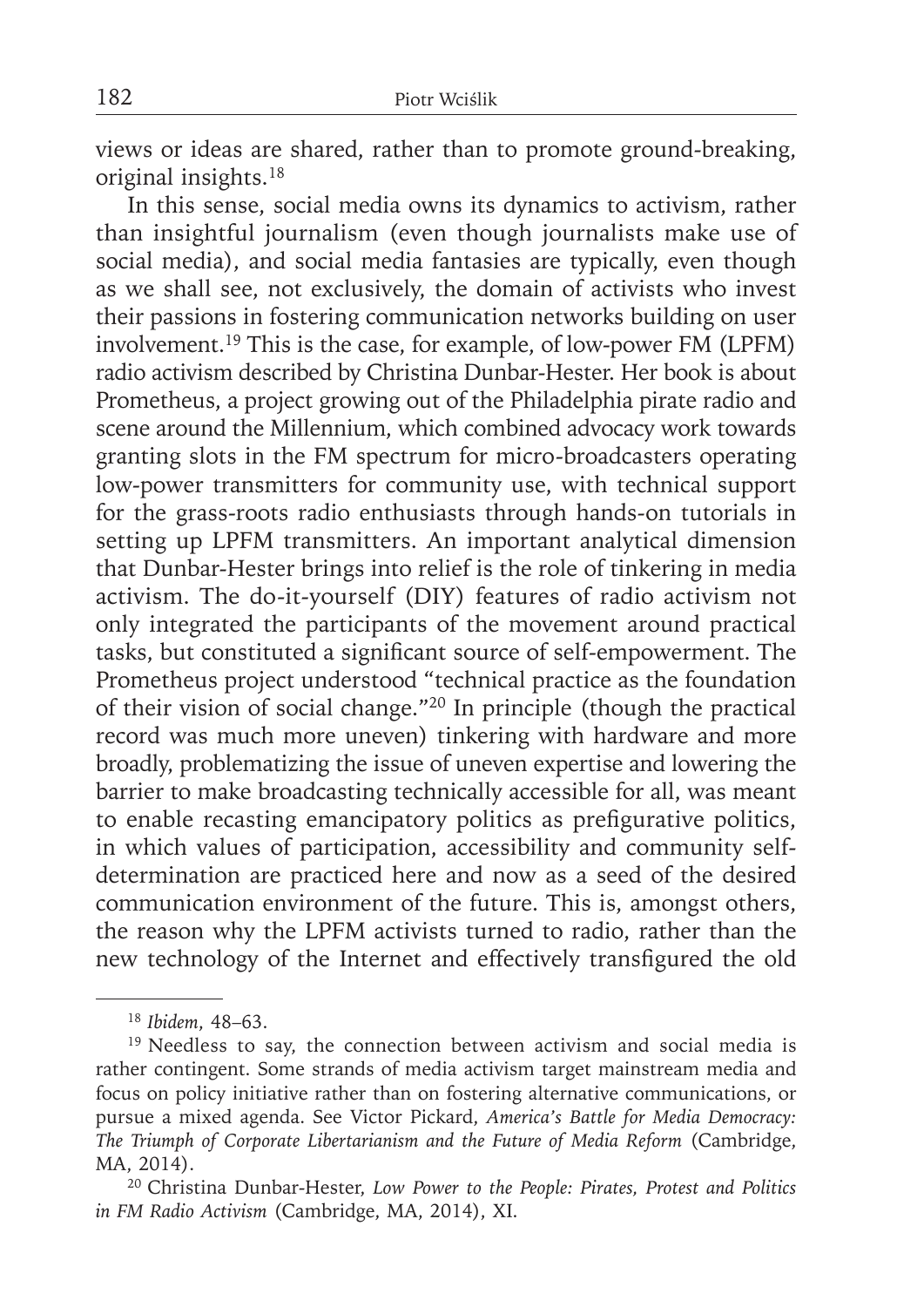medium's dominant meaning. And this was also why Prometheus rarely invoked the concept of 'information' as their keyword. Beyond the widely held conception that communication technologies are about information and activism should aim at securing its free flow, fair access or even distribution, Prometheus, Dunbar-Hester observes, put to fore the affective dimension of relationship between people and machines and its community-building appeal: who is broadcasting and how broadcasting is made, the sense of self-reliance and community building that accompanies tinkering with lo-tech, accessible technologies, was as important as the message.

What makes Dunbar-Hester's approach especially pertinent for what follows is not only focus on tinkering, which is central to Chojecki's rubber-waistband paradigm and to the story of the underground radio that comes next. More generally, it is the way how her inquiry brings together technology and politics, questioning not so much how activism uses communication tools for organizing protest or pursuing an agenda, but rather how it articulates technology *as* politics, how it ascribes political meanings and emotions to technological artifacts and makes communication technology itself the object and goal of political activity. The topic of emancipatory fantasies fits squarely into such research agenda.

To sum up, social media activism often correlates with articulations of normative ideas, beliefs and passions about appropriate or desirable effects of media artifacts. Emancipatory fantasies are one possible instance of such articulations. In case of underground press and radio, the distinction between social and mass media translates into passion for an activist, accessible and horizontal communication model.

### III

### MASS MEDIA FANTASIES

In principle, there is not necessary affinity between emancipatory fantasies and social media. Individual passions for a freer flow of information need not be associated with horizontal communication, just like emancipation of labor does not necessarily entail that workers run factories: most of them are satisfied with having strong trade union defending their rights. Similarly, when it comes to media liberties, you can enjoy it more actively as a maker or author, or more passively, as reader, listener or watcher. Some (perhaps most) people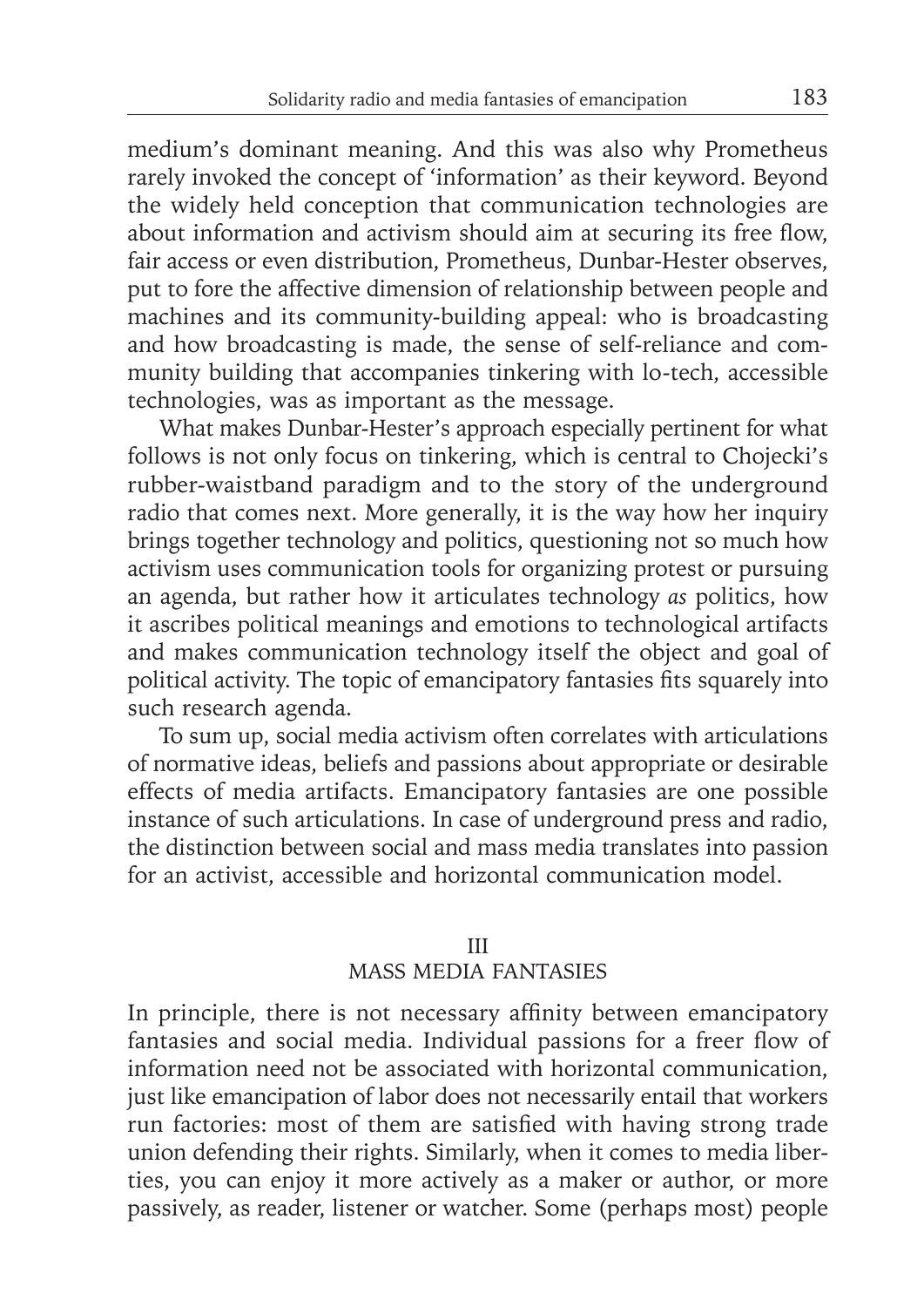are satisfied with a sense of being informed without systematic and deliberate distortions. To enjoy media freedom as citizen, you do not necessarily have to produce the news yourself with your own equipment. Mass media phantasies attach themselves to big technologies and large-scale processes they trigger which by and large are beyond control of an average greengrocer. Mass media fascinate as attributes of power, but are not necessarily empowering.

The difference between social media and mass media fantasies may be aptly illustrated with the example of satellite broadcasting, a case of communication technology which aroused fervent speculation about its possible geopolitical effects on both the Cold War divisions and on the Global South for more than a decade before it was actually disseminated at the end of the 1980s.

While this global media fantasy had some echoes in the official press of People's Poland, it is much more difficult to reconstruct the variety that invested hopes in liberalizing effect of the satellite on the communication apparatuses of the socialist state. These hopes were obviously not articulated in the licensed media, but neither did they capture the imagination of the dissident media activists, centered as we shall soon find out, on the social media at their disposal. To reconstruct the emancipatory emotions from behind the Iron Curtain invested in the satellite technology, I relied on second-hand accounts recorded in the Information Items produced by the Polish section of the Research and Analysis Department of Radio Free Europe (RFE) in the 1970s and 1980s.21 From the very establishment of the radios in the early 1950s, the Information Items were at the heart of RFE's research activities aimed at gathering intelligence about the region for the sake of their own broadcasts, as well as for multiple other stakeholders, including academics and agencies of Western governments, not least the CIA. The program consisted in collecting interviews with both defectors from and travelers to the East of Iron Curtain, through

<sup>&</sup>lt;sup>21</sup> A fairly detailed description of the research and evaluation units of RFE in 1950s can be found in Robert T. Holt, *Radio Free Europe* (Minneapolis, MN, 1958), 97–112. Another illuminative, if fragmentary source are the memoirs of the head of the Polish research section in 1952–79, Kazimierz Zamorski, *Pod anteną Radia Wolna Europa* (Poznań, 1995). For this section, I also rely on my experience as archivist. I curated the collection of Polish section of RFE Research and Analysis Department at the Vera and Donald Blinken Open Society Archives in Budapest (Blinken OSA) in 2010–12.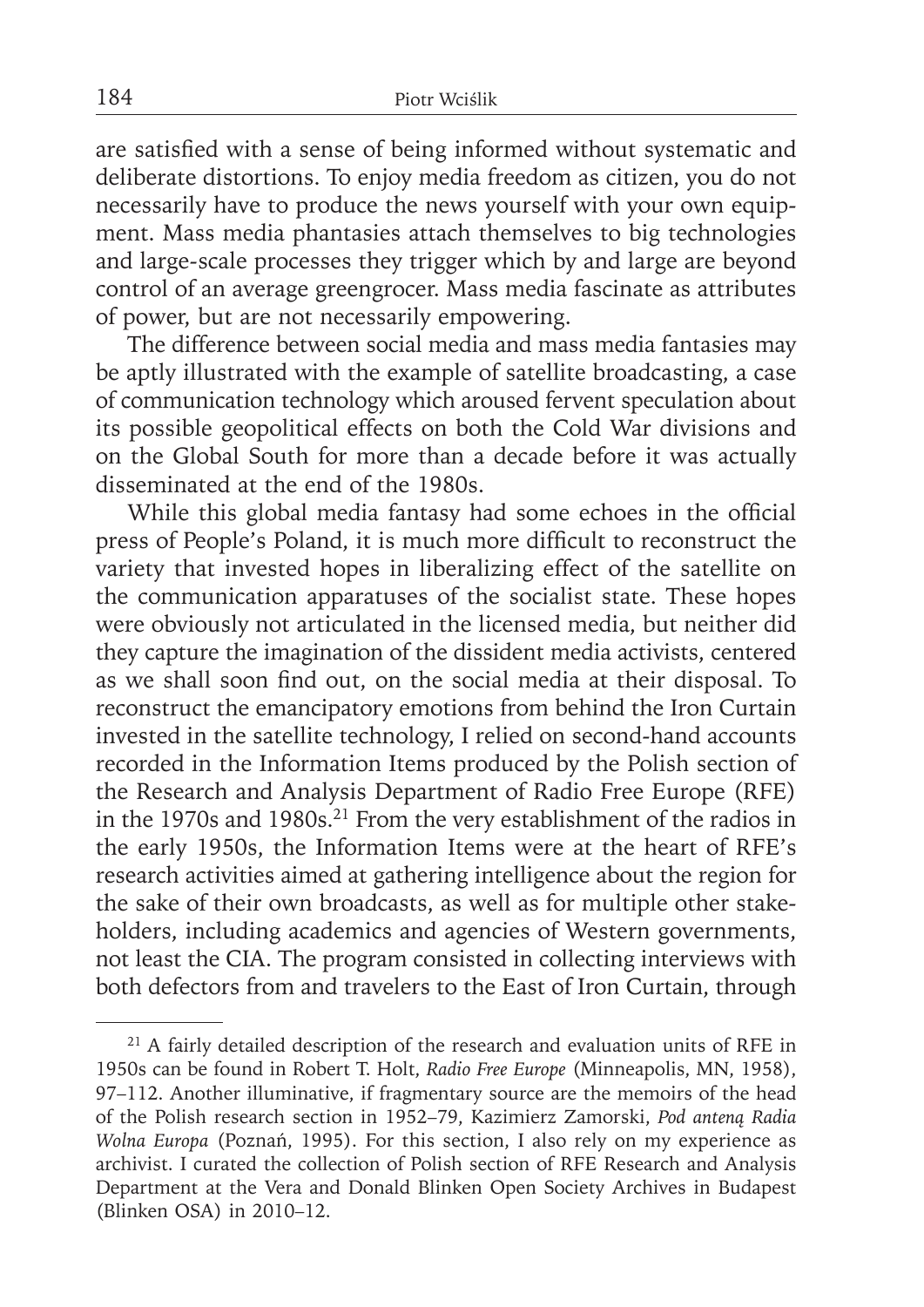a network of RFE field offices spread along the various migration routes, from refugee camps in Austria and Germany, through major places of concentration of national diasporas such as London, Paris or Stockholm, big harbours such as Hamburg, to Istanbul and Thessaloniki (for those exiting Bulgaria). The interviews were prepared according to an elaborate questionnaire touching upon a plethora of aspects of life under communism, but especially geared to detecting cracks in the system  $-$  be it signs of civic unrest or conflicts within the party state apparatus – as well as to investigating the RFE audience and its listening habits. The reports from the field offices were delivered to Munich in unedited form. A separate section of the research unit existed to evaluate the credibility of the reports, chiefly checking its accuracy in terms of factual information about places, people and institutions against a vast archive of subject and card files collected from target country radio monitoring transcripts, target country and Western press clippings and news agencies' releases, as well as different kinds of reference material, such as gazetteers and yellow pages. The idea was rather straightforward – none of these sources alone was deemed reliable, not least the reports, whose potential bias might result from either awkward psychological circumstances in which the interview was conducted (such as detention in a refugee camp) or counterintelligence manipulation. But checked against each other, they were believed to supply data which, diligently interpreted, could provide an accurate insight into the social and political realities of the RFE broadcasting target countries. Now an "information item" was a news bureau report that had passed through evaluation procedure and was appended with an evaluation commentary about the importance and reliability of the contained bits of information.

The set of Information Items I used for inquiring into media phantasies are a poor relative of the above described program, which RFE American decision makers gradually phased out in the late 1960s and effectively terminated around the time the revelations about RFE covert CIA funding became of interest to Capitol Hill and hit the front pages in the West as well as in the East. The termination of the program was motivated not only by the vulnerability of RFE to the accusation of espionage, but also by the acknowledgement that the credibility of the official press in the satellite countries has improved (among others due to the external pressures of international broadcasting) to an extent that rendered the rationale of the program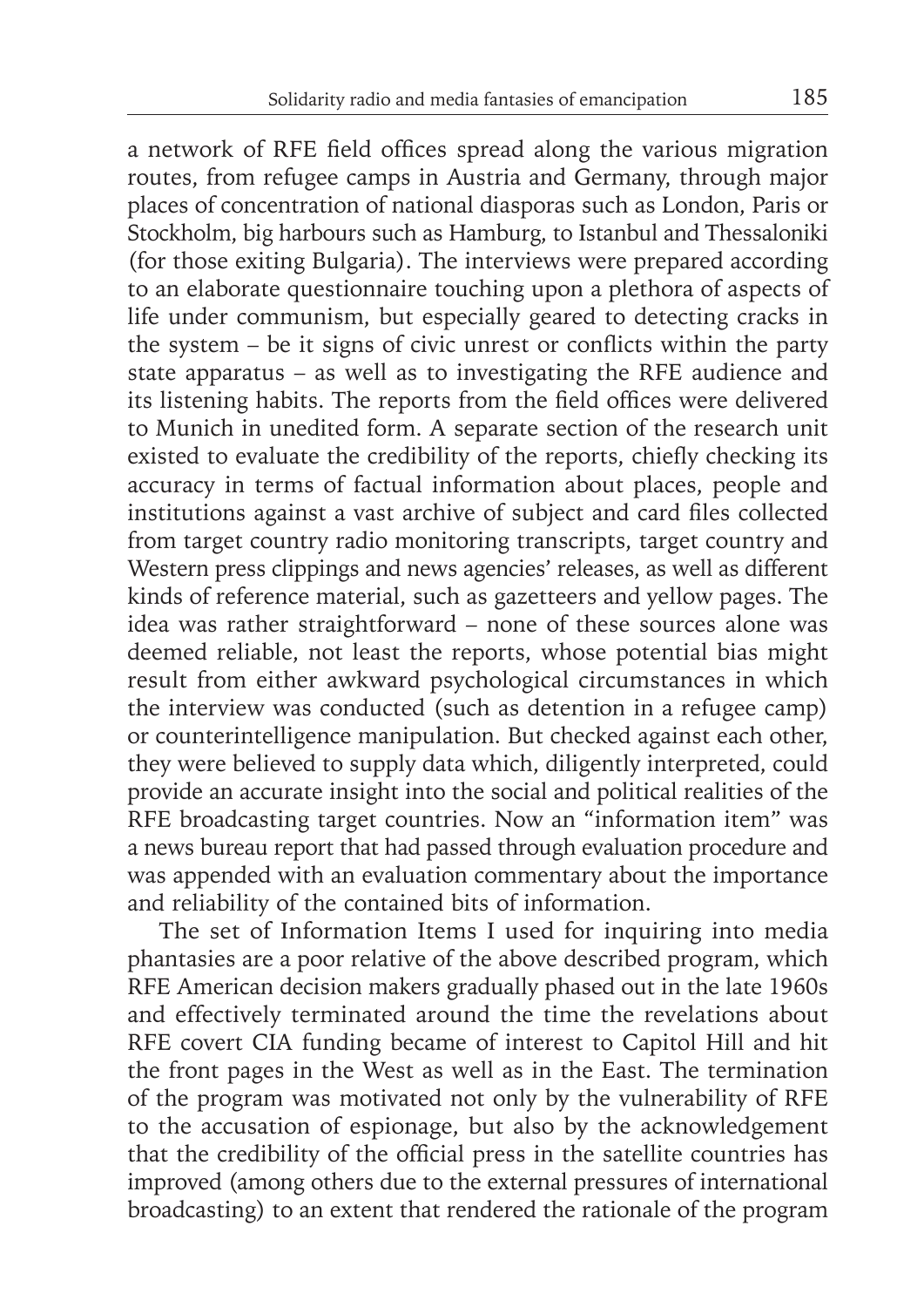obsolete.22 Nevertheless, old habits die hard and not everyone inside the Research and Analysis Department was sharing the detente assumptions behind the decision to cancel the program, including prominently Kazimierz Zamorski, the head of the Polish research unit until 1978. Those field offices that had not been closed  $-$  in particular the Paris bureau under Maciej Morawski– continued to send in the reports throughout the 1970s and 1980s.<sup>23</sup> In case of that late Information Items, the reporting lacked the procedures of the institutionalized program and relied on the skills and experience developed during its life cycle. But now the extensive questionnaires were gone (as were the DIP and the refugee camps whose residents could be counted on to answer all these questions), and instead of the extensive evaluation commentary the reports were simply graded A to D for reliability. Needless to say, given its unofficial character, these late information items were used for internal use only.

So murky sources, perhaps, but then adequately murky. Having dug through a healthy sample, my impression is that they represent a mezzo level of knowledge, e.g. neither very arcane – in comparison with the Józef Światło revelations<sup>24</sup> for example – nor pure gossip or something one could otherwise read in official newspapers (for a freelance correspondent, redundant news was the sure road to being crossed out from the RFE payroll), but rather a sort of a public secret, an issue of enough substance to become a matter of public interest, but for various reasons unsuitable for official coverage. The informant public, as we can learn from the anonymized descriptions of the informants, consisted mostly of professionally mobile socialist middle class – youth, academics, bureaucrats and professionals – opinionated, but as dissident-minded most of the time, as the sources from which I quote. What speaks in favor of the credibility of these reports is the experience of both the field offices stringers and the Munich

<sup>&</sup>lt;sup>22</sup> The complete archive of the RFE Information Items was destroyed in the 1970s, however a set from the 1950s survived on microfilm and is available at the Blinken OSA Digital Repository, see http://www.osaarchivum.org/digitalrepository/osa:484d852e-1334-4570-a2be-e41230b9e36a [Accessed: 1 March 2017]. Individual items survived interfiled in the Subject Files collection (fonds HU OSA 300-50-1 in case of Polish section).

<sup>23</sup> Fonds HU OSA 300-50-11.

<sup>24</sup> Andrzej Paczkowski, *Trzy twarze Józefa Światły: przyczynek do historii komunizmu w Polsce* (Warszawa, 2009).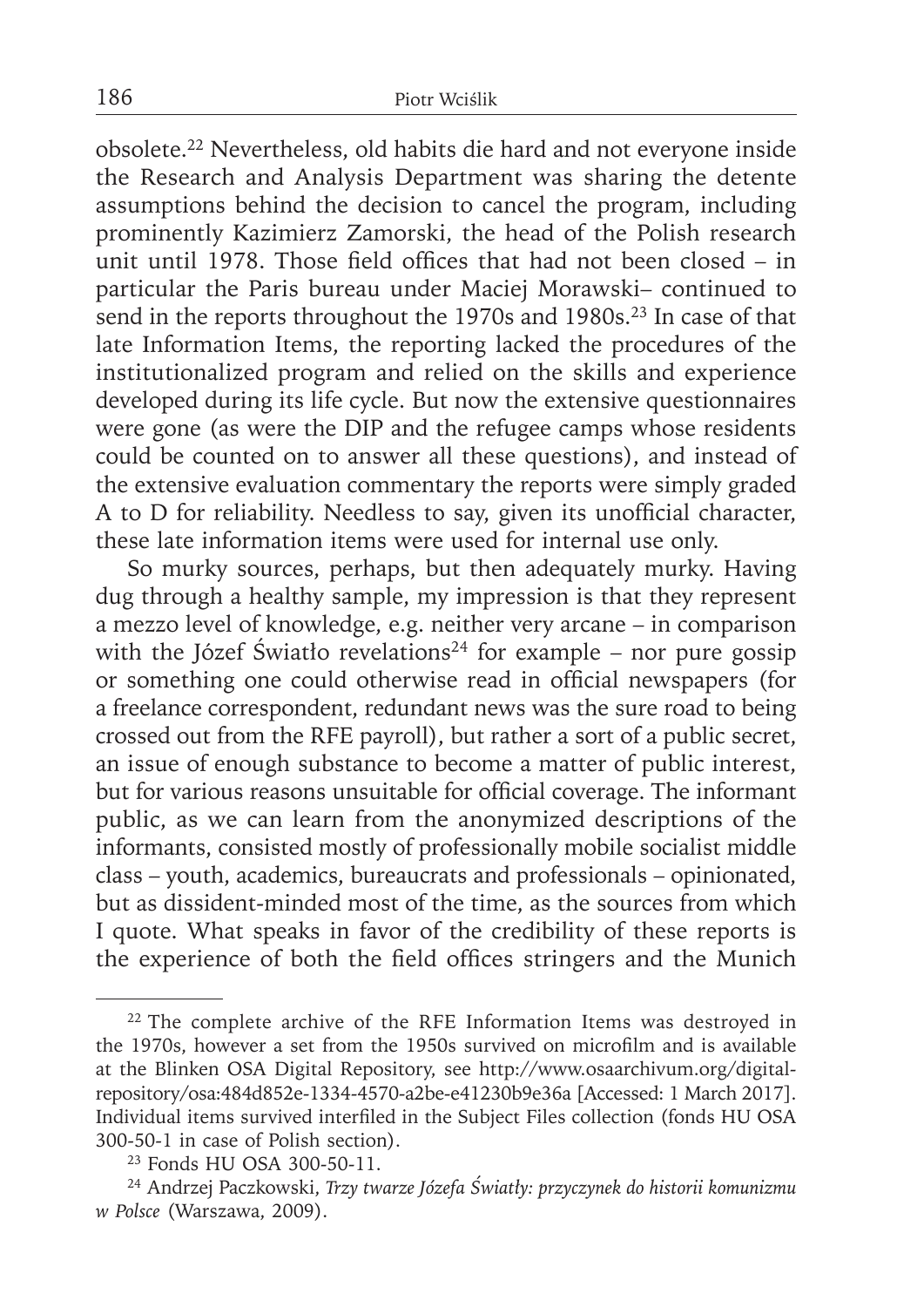researchers acquired in the previous decades, but in the absence of robust evaluation procedures to make historian's life easier, they should be cross-examined with other types of reference for factual accuracy. But facts are facts and passions are passions. There is little in terms of other type of evidence about emancipatory media fantasies before the underground print culture arrives on the scene, for which, for all their imperfection, these field offices reports from the early 1970s provide an unequaled lead.

Now, seen through the lenses of the Information Items, the expansion of the underground print culture in Poland is not something the RFE informants saw coming, even when samizdat culture had already developed in the Soviet Union and was common knowledge across the Eastern Bloc. It was the radio technology and not the press that was expected to be the "blow of the coming times to censorship and communism."<sup>25</sup> Overcoming the official media surveillance was believed to be a question of the progress of telecommunications, rather than returning to Gutenberg, less still, pre-Gutenberg media.

Near future – one RFE interviewee assessed in 1972 – can bring us a truly fantastic growth of technologies of diffusion of information and ideas. This is due to many factors, for instance the latest developments in the field of micro transmitters, the possibilities that the study and the conquest of space opens before radio and television, the proliferation or indeed massification of photocopy technologies and the like, the changes in the domain of communications (universalization of aerial communications in the next quarter of century) or better knowledge of foreign languages imposed by the economic changes, and so forth.26

This was promising especially when it came to jamming, which for the average greengrocer, was a particularly irritating fact of everyday life. Unlike censorship, which operated behind closed doors and in this sense was a more invisible and subtle means of exercising surveillance, the jamming buzz was an instant and omnipresent reminder of it.

<sup>25</sup> Information Item R1187, HU OSA 300-50-11, box 17, 3 Sept. 1976. Since all Information Items belong to the same series and are described with the same metadata (code and year), hereafter the fonds identifier, date and document name are abbreviated following this pattern: II R1187, 300-50-11/17 (last digit standing for box number) 72-09-03 (yy-mm-dd).

<sup>26</sup> II R253, 300-50-11/13, 72-06-30; also II R344, 300-50-11/13, 72-11-03.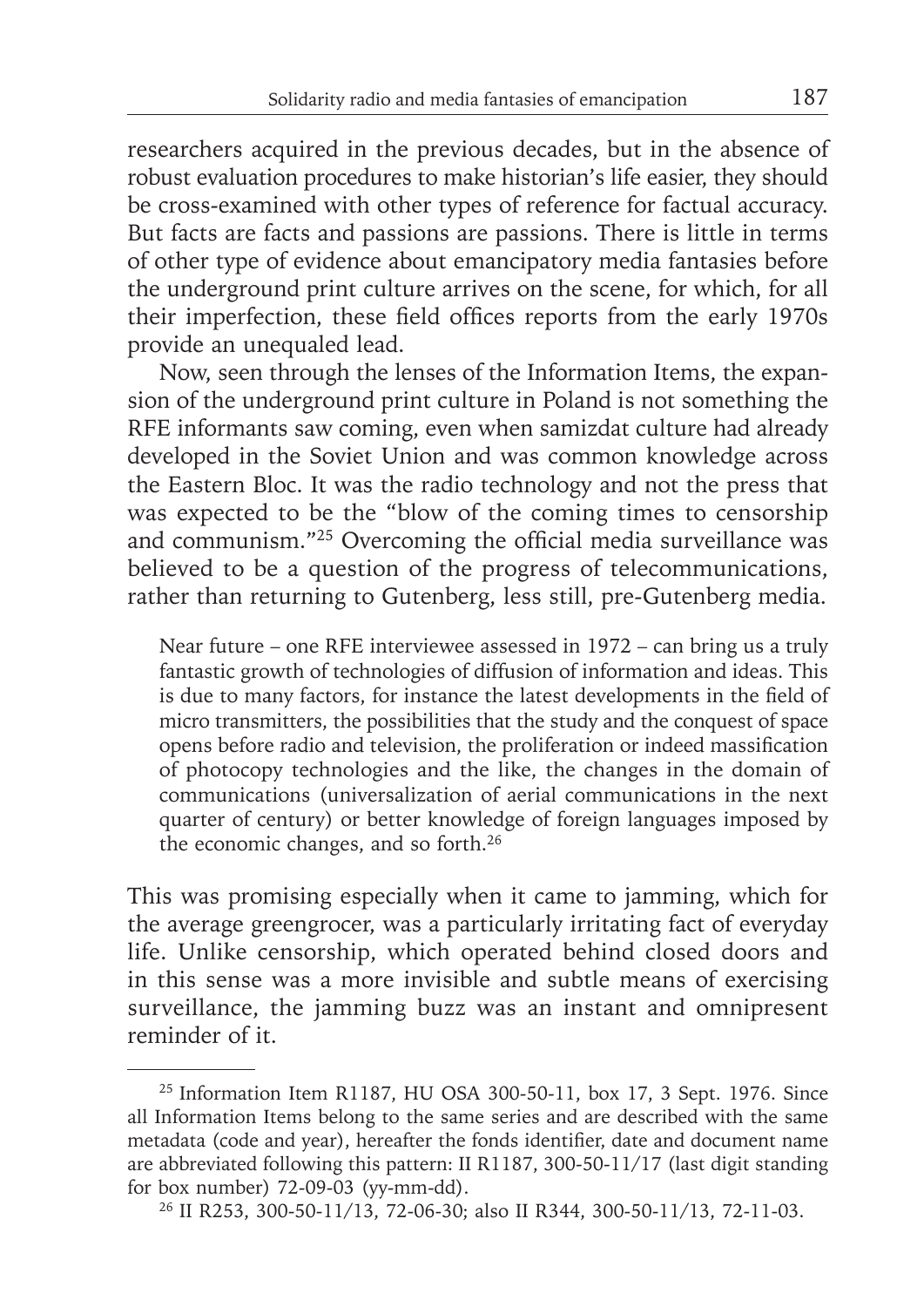Jamming – a RFE listener deplored – is for many citizens an everyday slap in the face, an everyday evidence and reminder that the government is afraid of the people, that it does not trust them, that it does not treat them seriously as mature, responsible persons. The significant side effect of jamming of Radio Free Europe is the growing mistrust of Polish society towards its media.27

This slap in the face was all the more painful not least because it was widely believed that frequent power cuts in districts of many Polish cities are the hidden cost of the jamming operations. Jamming was irritating first and foremost because against the backdrop of Gierek's propaganda of liberalization, it was actually a backlash with respect to Gomułka's period when its operations were suspended.28 Also the absence of jamming in Romania and Hungary was weakening Poland's position in the contest for being the merriest barrack in the camp.29 Finally, it betrayed the party's own ideological inferiority complex against the West.<sup>30</sup>

When it comes to overcoming jamming, nothing sparked the imagination of news-thirsty Poles like the telecommunication sputnik. The sputniks – the satellite was the name that stuck even though the Soviets were first on the earth's orbit – corresponded to a geopolitical fantasy of communism losing the Cold War competition against the forces of technological globalization. The sputniks were hoped to "abolish the system of radio monopolies over Europe."31 It was widely believed that the satellite signal could not be jammed and that the Western broadcasts from space would effectively shatter the communist monopoly of information. In the situation of free flow of information, the entire surveillance apparatus would have to liberalize or cease to exist. And even if they could be jammed "the exclusion of socialist countries from liberty to choose from the diversity of available programs will make the masses angry, especially when it comes to entertainment."32

These hopes would first materialize in the early 1970s, catalyzed as they were by the fears – well propagated by the communist official

<sup>27</sup> II R1282, 300-50-11/17, 77-01-06.

<sup>28</sup> II R344, *ibidem*.

<sup>29</sup> II R1955, 300-50-11/18, 76-09-03.

<sup>30</sup> II R1329, 300-50-11/17, 77-02-22.

<sup>31</sup> II R709, 300-50-11/16, 75-04-29.

<sup>32</sup> II R344, *ibidem*.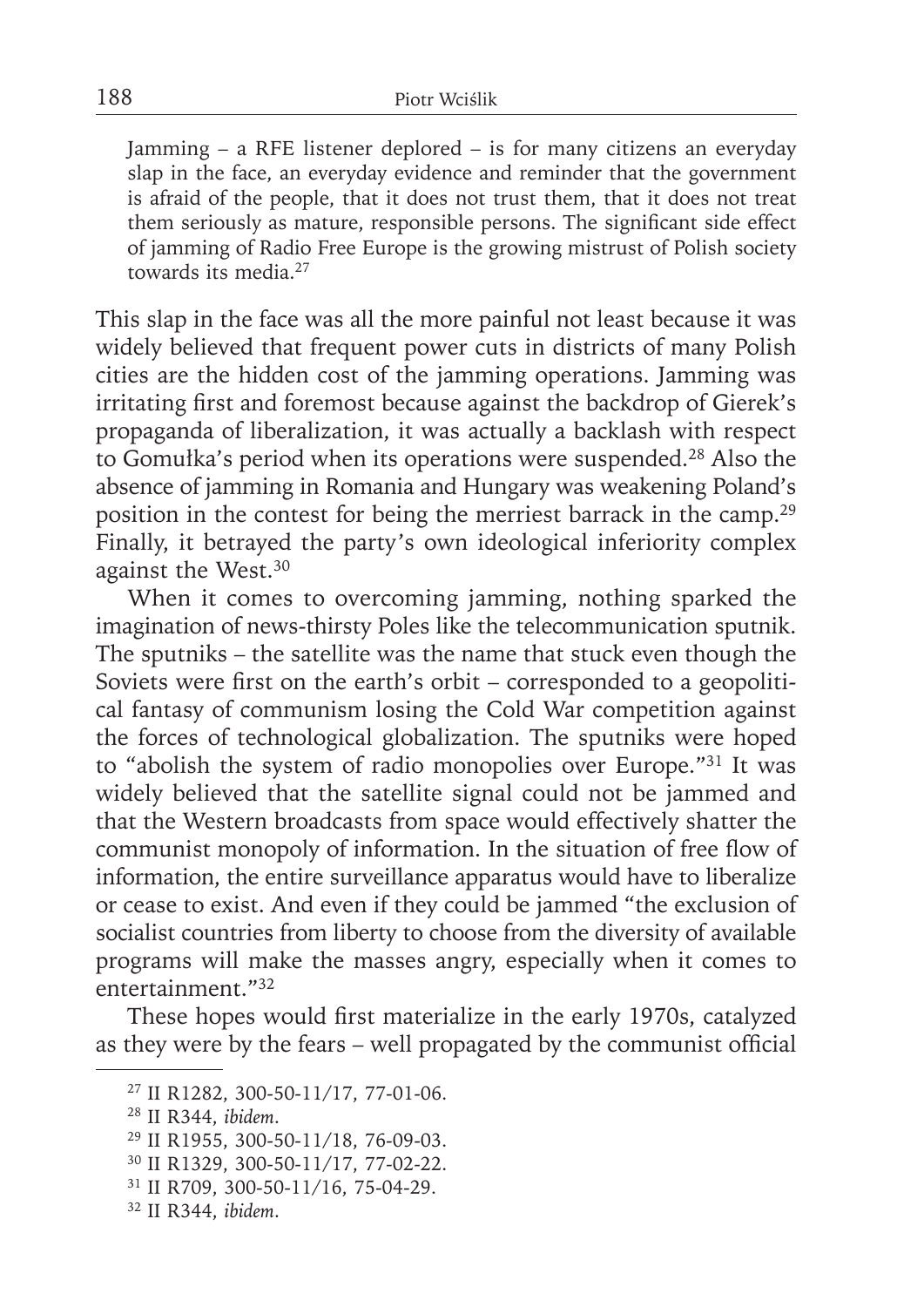media – of the imminent closure of RFE, whose position on the Cold War stage was deeply undermined by the disclosure of CIA financing, as well as in case of Poland, the Czechowicz case, a Polish secret service officer who was installed as a mole inside the radios' Munich headquarters and who – after his return to Poland – publicized the image of the RFE as both a seditious intelligence center of the CIA and as a decadent reservoir of the emigre life, inefficient and full of personal rivalries.33

However, back at home it was widely believed that "the offensive against RFE is doomed to failure, given that the modern world evolves in the direction of greater information exchange due to progress of radio technologies."34

The technological progress, the automatized shirking of the world – *one RFE informant commented* – will yet destroy all artificial barriers and drive the socialist countries towards a perpetual ideological confrontation. For now, however, the naive representatives of the "old-party" school of thought stick to their antiquated tricks. For sure they will come up with new affairs and provocations  $\dot{a}$  *la* Czechowicz or something like that!<sup>35</sup>

The sputnik hopes were a sign that the popular consciousness of the "automated shrinking of the world" was by the 1970s itself already a global feeling, even if what we understand today as globalization was only starting to receive its comprehensive intellectual formulations, such as Marshall McLuchan's *Guttenberg Galaxy* (1962) or Daniel Bell's *The Coming of Post-Industrial Society* (1974). And indeed, the sputnik fantasies were tapping into a more general theme of Cold War competition: communism fundamental inability to switch into post-industrial mechanisms of growth.36 But it cut two ways and the dreams of technological redemption were associated with fears that satellite broadcasting can actually facilitate the spread, rather than the roll-back, of communist ideology.

<sup>33</sup> Paweł Machcewicz, *'Monachijska Menażeria'. Walka z Radiem Wolna Europa 1950–1989* (Warszawa, 2007), 269–78; Eng. trans.: 'The Gierek Era, Détente and a Massive Attack on Radio Free Europe, 1971–1975', in *Poland's War with Radio Free Europe* (Washington, DC, and Stanford, CA, 2014), Chapt. 5.

<sup>34</sup> II R147, 300-50-11/13, 72-03-03.

<sup>35</sup> II R1329, 300–50–11/17, 77-02-22.

<sup>36</sup> II R2732, 300-50-11/20, 85-04-05.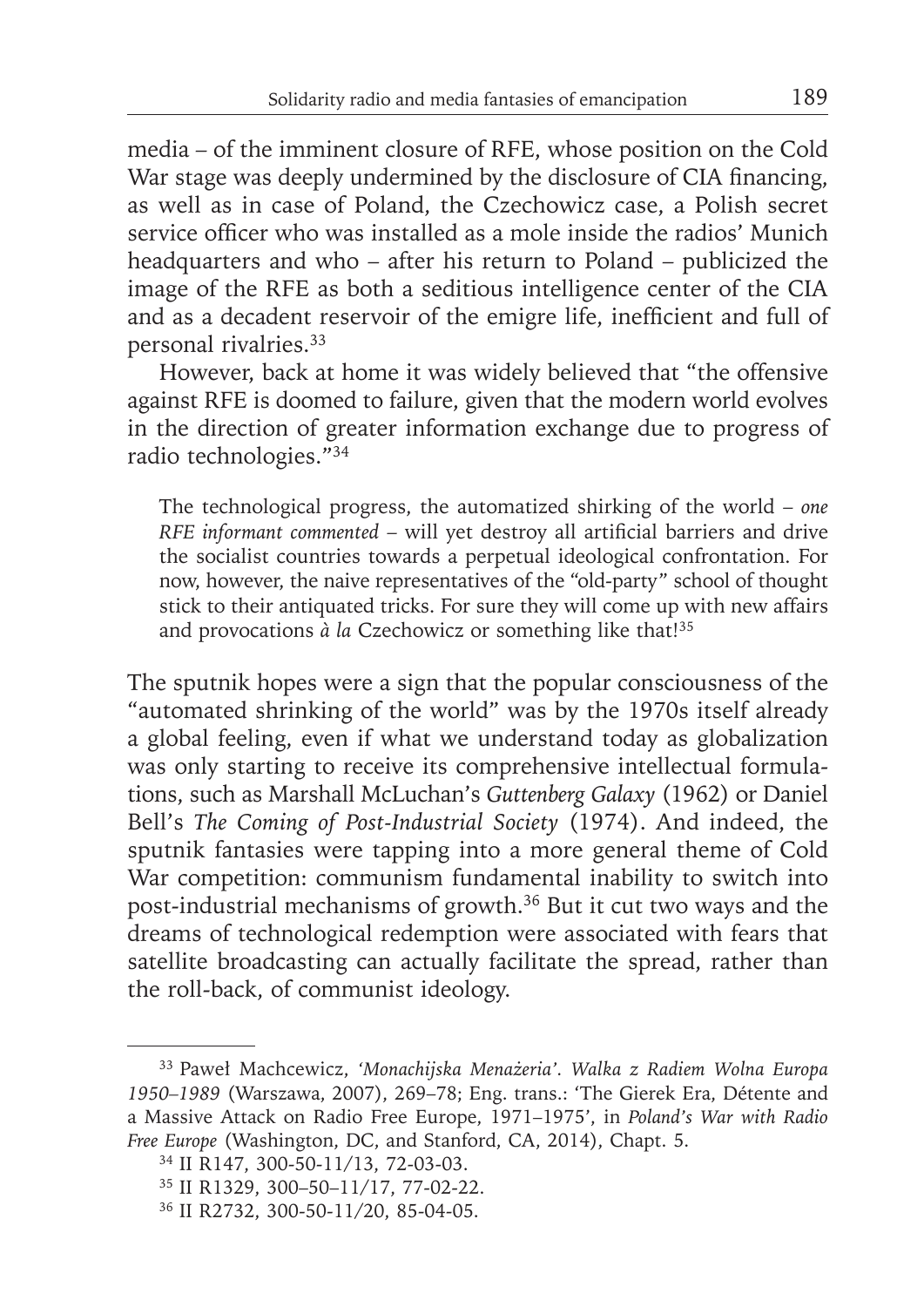It is obvious that the socialist bloc will take full advantage of the satellite television broadcasting. Sooner or later enormous, multilingual relay stations will be established and carefully fabricated propaganda will wrap the entire earth. These will substitute the inept foreign language programs of Radio Moscow or Radio Prague. The sly Gorbachev clan will surely find sophisticated enough collaborators among the Eurocommunists and other progressives.37

Indeed, it is useful to contrast the emancipatory expectations and prognostications connected to the observed shrinking of the world, with how official propaganda departments and the licensed press made sense of it. The question of the impact of satellite communications on mass media and the implications for exercising propaganda made it to the discussion guidelines of the sixth congress of the Polish United Workers' Party (Pol.: *Polska Zjednoczona Partia Robotnicza*, PZPR) as early as 1971. In the age of nuclear deterrence - the official cultural doctrine had it – indirect forms of confrontation are at the forefront and culture, politics and ideology become ever tightly connected. In this context

the technological progress enabling production, duplication and distribution of many kinds of cultural goods, information and alike, makes possible a rapid growth of interpersonal and international means of communication. These factors favor exchange and diffusion of the cultural heritage of nations, but at the same time result in an intensified ideological-political struggle with novel means and forms 38

The promise of the sputnik, as well as of other technical means making dissemination of culture and information ever faster and more direct, held under its spell also the licensed press commentators. This promise was translated most of the time into the mantra of peaceful coexistence.

There has never been a greater breakthrough in culture than the possibility of direct contact with art and cultural tradition of all nations. No matter how far these are from each other on the map, this implies an abolition of barriers and obstacles as old as humanity itself, which have divided peoples,

<sup>37</sup> II R2842, 300-50-11/20, 85-12-25.

<sup>38</sup> Mieczysław Sorycz, 'Walka ideologiczna i polityczna w kulturze', *Nowe Drogi*, 4 (1987).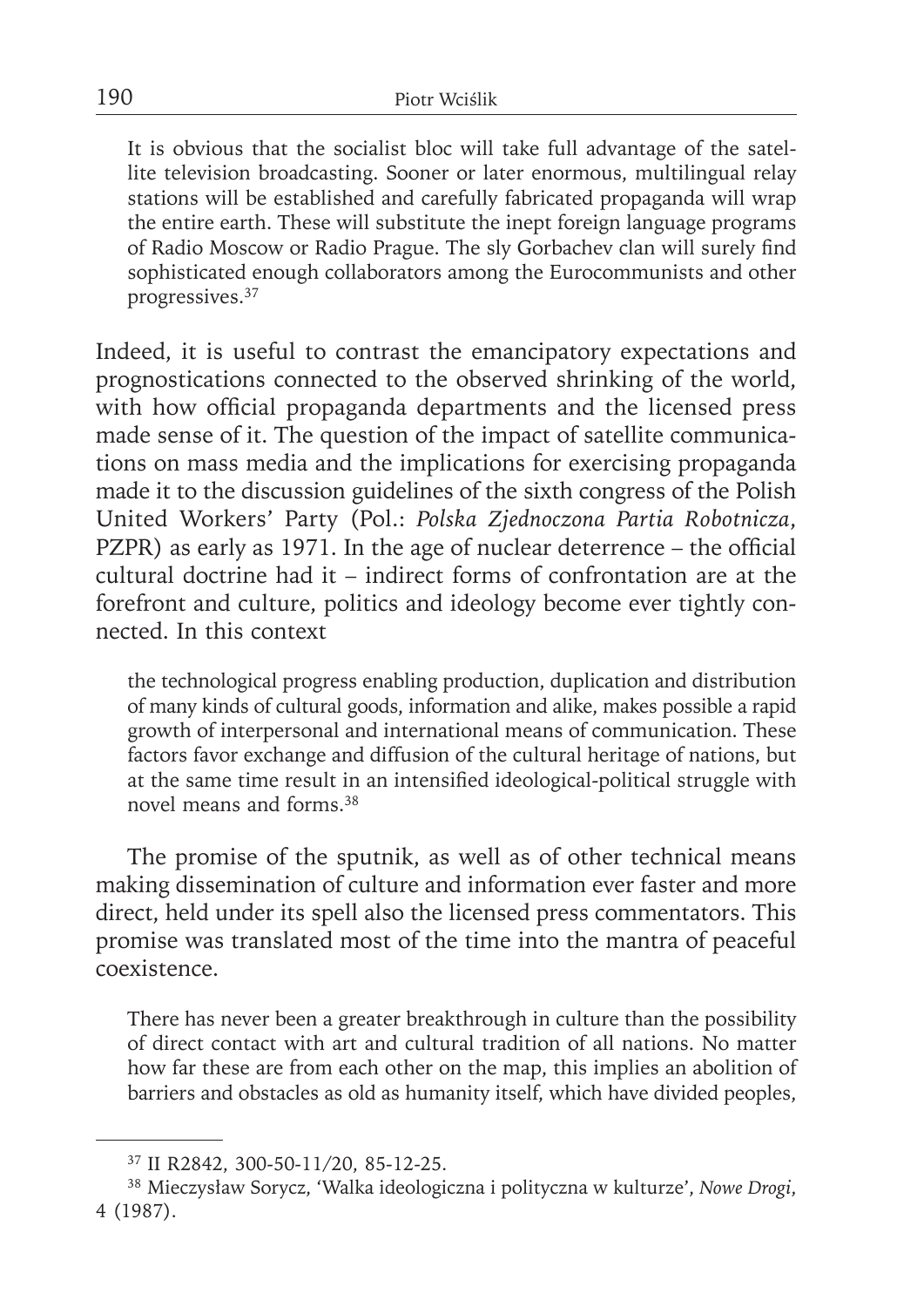holding them ignorant about one another. One turn of the knob and we can know everything. What and how much we learn, will depend only on us.<sup>39</sup>

On the other hand, some official commentators argued that the specifically democratic promise of the sputnik had been exaggerated.

The increased ability to acquire and share information does not in itself contribute to strengthening or enhancing the democratic principle. Disclosing everything or speaking about everything to everyone does not create at all a democratic, equal for all, independent public opinion. Information overload equals lack of information … Next to the art of communicating and transmitting in such way that conveys no information, there flourishes today the art of communicating and transmitting such an excess of contradictory and mediocre news so as to render it meaningless, leaving the conscience of the inhabitant of the "planetary village" in a state of ignorance as immaculate as before.40

The imminent information overload, which would make public opinion paralyzed rather than better informed, justified, in turn, the interventionist role of the state in information management. However, information management itself in the era of the sputnik was seen as a challenge rather than opportunity. The propaganda departments of the socialist states had some success on this front as long as it was limited to transnational flow of printed matter and the conventional radio broadcasting. But they were rather helpless against the looming specter of direct-to-home satellite broadcasting, which would circumvent completely the state-controlled transmitters.<sup>41</sup>

<sup>39</sup> Barbara Nawrocka, 'Kultura w erze telesatelitów', *Trybuna Ludu* (9 Oct. 1972).

<sup>40</sup> Kazimierz Młynarz, 'Funkcje Radia i Telewizji', *Nurt*, 19 (1971).

<sup>&</sup>lt;sup>41</sup> The Direct Broadcasts Satellites controversy is a very interesting chapter of the Cold War rivalry, colliding arguments about free flow of information, state sovereignty and cultural anti-imperialism, arousing passions and interests not only in the East and West, but in the global South as well. Recounting this story however exceeds the limits of this paper. Useful introduction can be found in Sharon L. Fjordbak, 'The international Direct Broadcast Satellite Controversy', *Journal of Air Law and Commerce*, lv (1990), 903–38. For a contemporary Czechoslovak view, see 'Czechoslovak Legal Authority on the International Law Concerning Broadcasting', *RFE Background Report* (17 March 1977) [trans. of article by Jan Busak from *Právník*, 12 (Dec. 1976)], HU OSA 300-8-3 series, <http://hdl.handle.net/10891/ osa:d55ac0e7-25b6-4d6f-9691-eee2ca0b0a37> [Accessed: 7 Jan. 2016].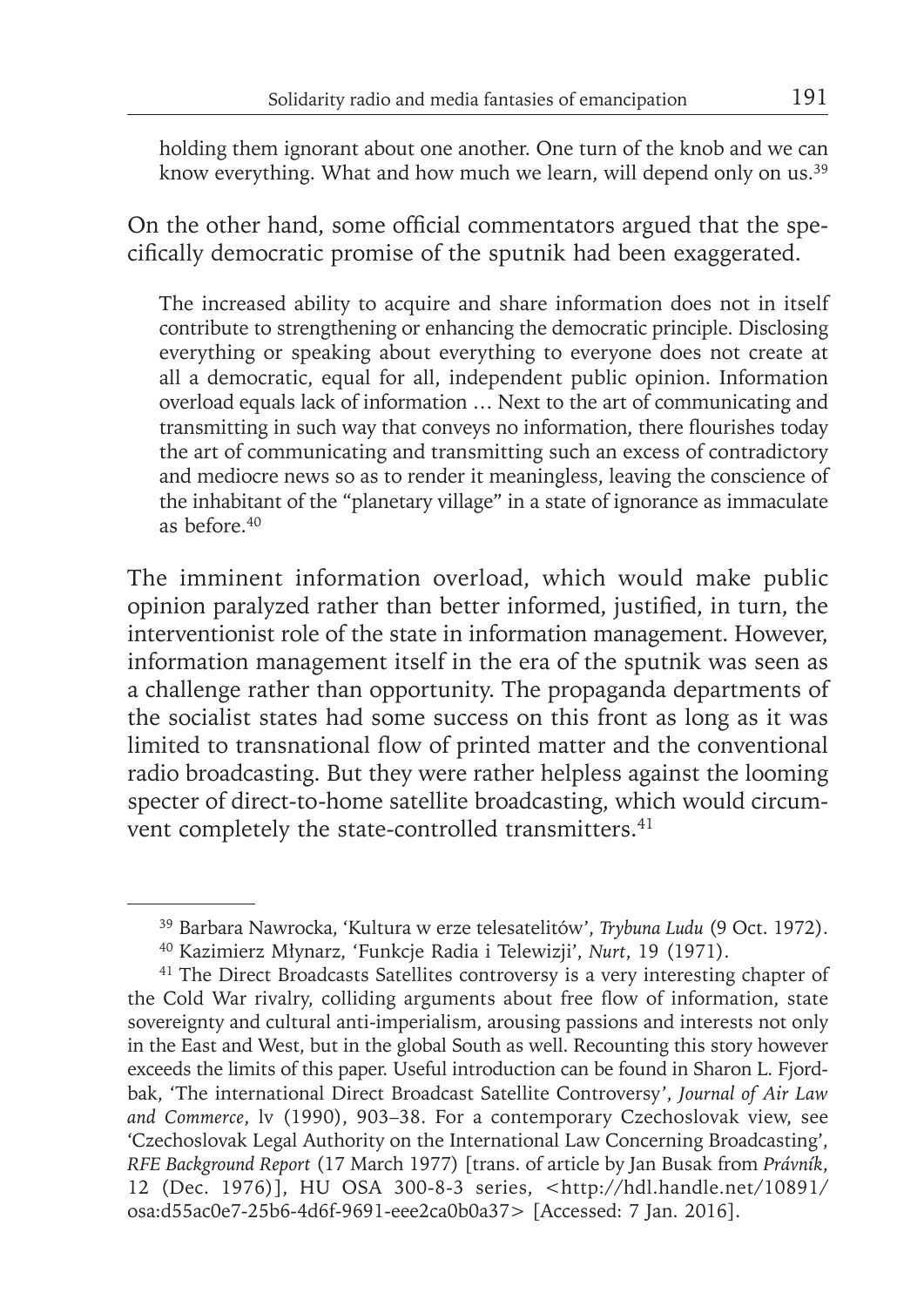### IV MODEST PRECEDENTS

In case of sputnik, the cause of liberation is entrusted to world-scale processes and great powers politics. But – as rubber waistband paradigm reveals – an equally powerful passion drives people to look for technologies with which they can help themselves to achieve cultural freedom. Contemporary to the sputnik fantasies, in the Information Items we can find traces of popular fascination with nonprint horizontal communication that can be considered a prehistory of the Solidarity radio. Moreover, the Information Items provide ample evidence that such fascination was something dissident media activists shared with an average RFE informant.

These traces of passion for horizontal communication are rather faint and attach themselves to most modest means. They mostly concern small hacks that make the everyday life more livable. Awaiting the sputnik redemption, tweaking radio and television antennas was what the average greengrocer could do without much complication to overcome jamming of the uncensored news from beyond the Iron Curtain. For many students of technical universities educated in the field of telecommunications, fabricating or modifying the design of the antennas in order to reduce the effects of jamming and amplify the radio or television signal became both a passionate pastime and a serious source of additional income.

On the whole our youth considers free access to foreign radio and television programs as something extremely important. The young think that soon they will be able to receive very attractive broadcasts from West Germany, France or even Great Britain! This hopes relate to the rumors spreading through Poland about the dawn of the satellite communication era. Even now people admire the communications professionals from the coast who are able to tweak their TVs and antennas to receive as much as five or six foreign signals from Denmark, Sweden, West Germany etc.<sup>42</sup>

It not always worked exactly the way you wanted. Reportedly the eminent writer Antoni Słonimski had his RFE signal amplified only to realize that as a result he was not able to listen, as he often had before, to his favorite foreign broadcasts of classical music.<sup>43</sup>

<sup>42</sup> II R1955, 300-50-11/18, 79-03-07.

<sup>43</sup> II R353, 300-50-11/13, 72-11-20.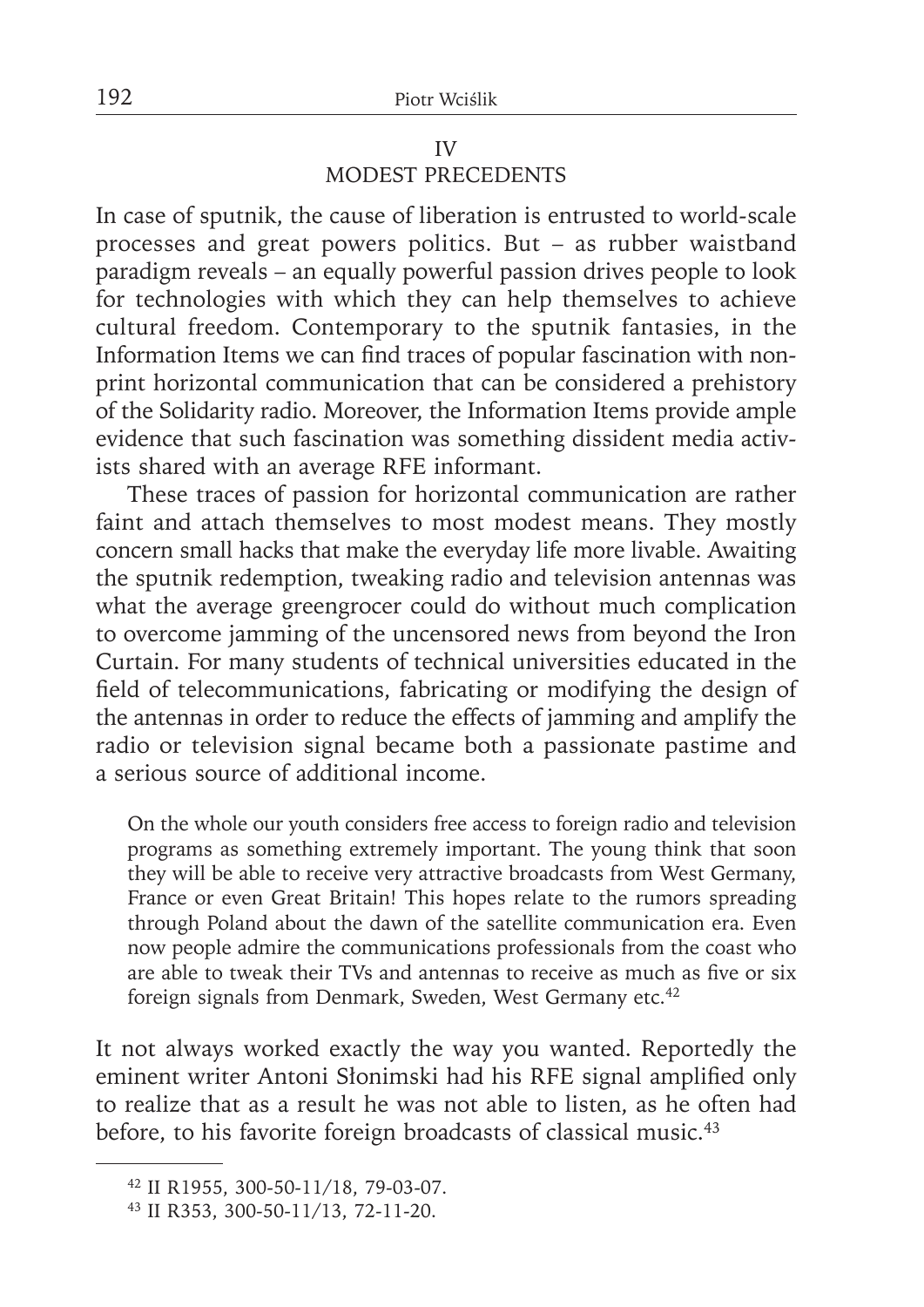One of the ways in which the shrinking of the world was becoming something close and tangible, something an average greengrocer could do herself, was the development of personal electronics, either ready-made or easy to assemble. Thus another technological trend that captivated the imagination of the youth was the amateur radio communication and the walkie-talkies. Rumor had it that the West was swamped with affordable Japanese shortwave transmitters which enabled uncontrolled communication in the range of 100 km. And that young Swedish tourists were bringing such walkie-talkies when traveling for vacation on the Polish coast to leave it with the girls they dated in order to be able to court them across the Baltics.<sup>44</sup>

Amateur radio communication was not an underground thing in itself. The Polish Amateur Radio Union (Pol.: *Polski Związek Krótkofalowców*) survived since its establishment in 1930 and in 1972 had around 6 thousand members and oversaw the use of over three thousand individual and around five hundred organizational amateur radio stations (at the time, the International Amateur Radio Union integrated about half a million users around the globe, mostly in the US). It was however very tightly controlled.<sup>45</sup> License for construction and operation of the amateur radio stations could be obtained only through passing a state exam and the radio activities were subordinated to official youth movement, scouting associations (Pol.: Związek Harcerstwa *Polskiego*, ZHP) or civil defense organizations (Pol.: *Liga Ochrony Kraju*, LOK). According to the official policy the amateur radio movement was considered a volunteer civil service, whose duties included in the first place the worldwide dissemination of the ideas of peaceful cooperation, civic support to relief activities in case of natural disasters and feeding the authorities with reports about the audible range of propagation of the airwaves. People attracted less to civil defense activities and more after the pleasure global horizontal communication were also part of the movement as long as they accepted the extent of surveillance it involved.46

<sup>44</sup> II R1347, 300-50-11/17, 77-03-11.

<sup>45</sup> Surveillance of amateur radio activity was not exclusively a communist phenomenon, for US Cold War context, see Kristen Haring, *Ham Radio's Technical Culture* (Cambridge, MA, 2007).

<sup>46</sup> This paragraph is based on the fonds HU OSA 300-50-01, box 2200, in particular: '40 lat Polskiego Związku Krótkofalówkowców', *Trybuna Ludu* (26 Oct. 1970); 'SP nadaje …', *Słowo Powszechne* (22 Oct. 1970); '550 tys. radiostacji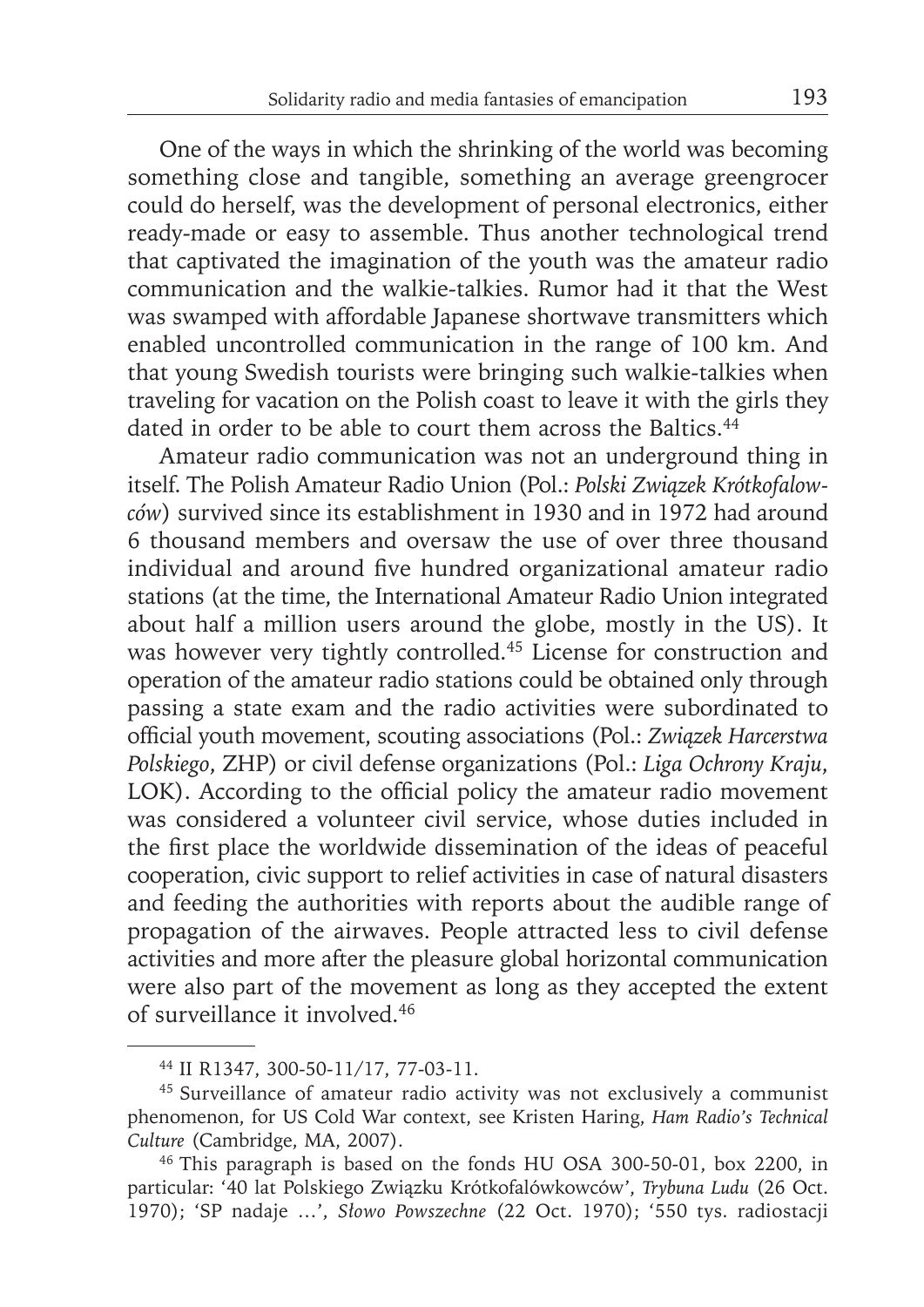Even though construction or use of unlicensed transmitters was penalized up to three years of prison under Polish Criminal Code (Art. 287), there is some evidence that such pirate activity actually took place before organized opposition circles started to form and reportedly without explicit dissident agenda. It was rather a matter of showing one's technical skills and becoming a radio DJ for a day or two. The fact that some basic, vocational technical training was enough to assemble a transmitter from the available components made it especially attractive for young people.<sup>47</sup>

That some of the components would suddenly go out of stock, was, according to RFE Paris reporter Maciej Morawski, an evidence that the authorities preferred to play it safe (and a reason for RFE to keep this development off-record). Indeed, from such unlicensed activities without a reported emancipatory agenda there was only a small step towards full blown fantasies of social media – horizontal communication networks for sharing unlicensed thoughts and ideas beyond surveillance. These again would typically involve rumors about Western technological innovations, as in the case of the pirate radios, which were said to operate already in Switzerland or Italy. "Future freedom of communication based on private transmitters" Maciej Morawski observed, was something young people from the region were "quite obsessively fascinated with."48 The pirate radio was attributed game-changing importance, since it was seen to open the airwaves to ordinary citizens and social movements. Unlicensed broadcasting would become easier, surveillance of information flows more difficult. As an effect, it was hoped, politics itself would become fine-tuned to genuine ideological debate and more responsive to the popular mood.49

They claim – Morawski noted at another occasion – that in the West you can buy … lightweight, small suitcase transmitters which enable to broadcast communiques or even whole programs in the range of an entire district of Warsaw or that of a small town. Such transmitters – broadcasting on the official radio frequencies - are allegedly very hard to localize and it takes

na świecie. Krótkofalówkowcy "amatorską służbą łączności"', *Życie Warszawy* (25 May 1972).

<sup>47</sup> Zbigniew Szymański, 'Pirat w eterze', *Gazeta Poznańska* (12 March 1972).

<sup>48</sup> II R1187, 300-50-11/17, 76-09-03.

<sup>49</sup> II R1071, 300-50-11/17, 76-04-28.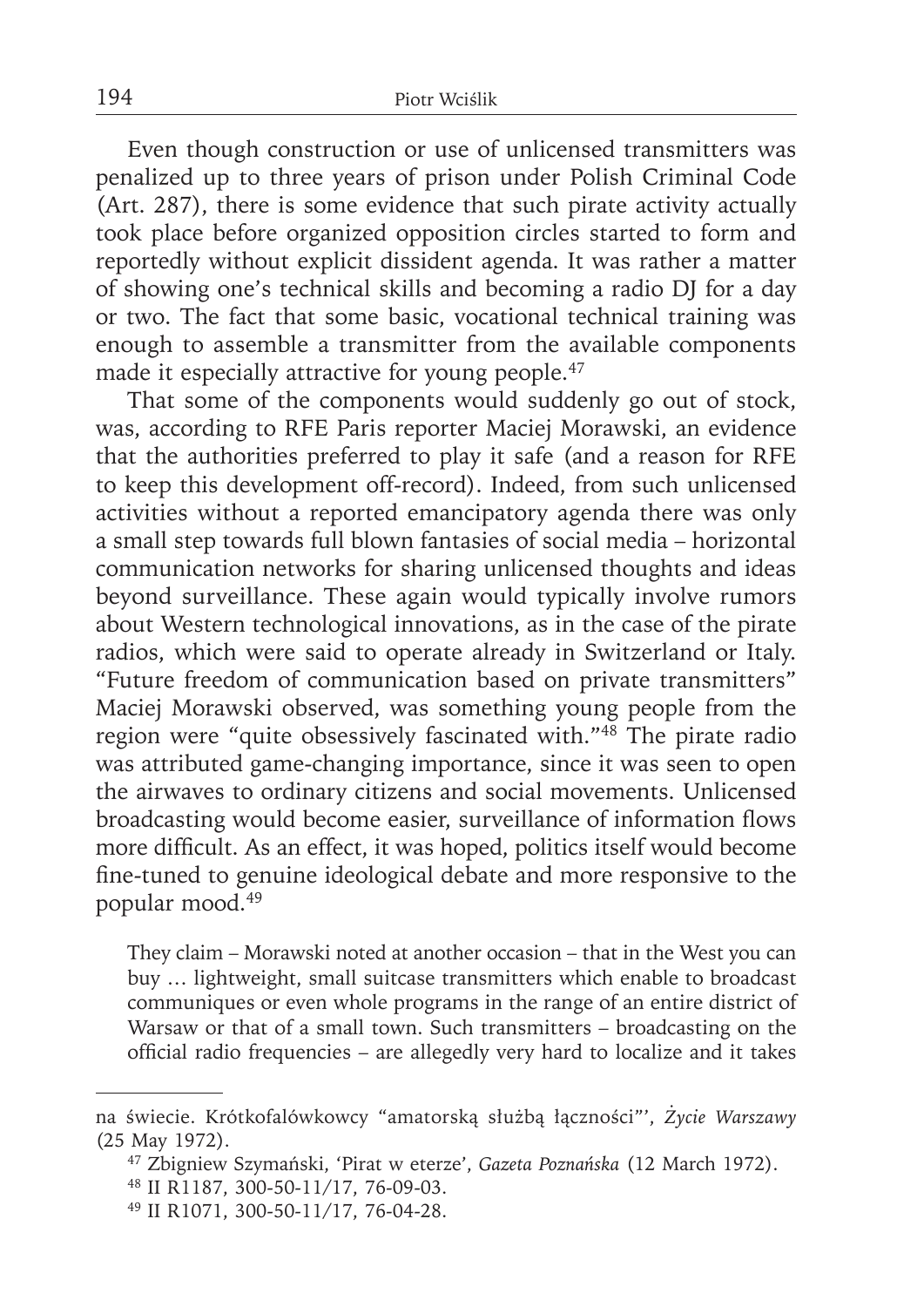time for the police to find them. Poland is full of rumors about experiments in these field conducted by some Extreme Left groups. And thus many of our young oppositionists entertain the idea of their own radio programs. No chance for that today but in a couple of years, with further technological progress, maybe such activities will become a part of everyday life?<sup>50</sup>

### V DIFFICULT BEGINNINGS OF SOLIDARITY RADIO

In fact, it would take only three years before the passion for the pirate radio would become reality. The imaginary prehistory of the Solidarity radio consists of the above layer of popular media fantasies, which seems both broad and difficult to document. Apart from that, there is some evidence that the idea of an independent radio was first mooted among the dissidents already in 1977, which is when the Western pirate radios are becoming news among the youth.<sup>51</sup> Solidarity, during its legal existence, controlled the wired radio factory networks and broadcasts recorded centrally in the Warsaw studio and distributed on cassettes make another important precedent.<sup>52</sup>

The radio was a particular passion of Zbigniew Romaszewski,<sup>53</sup> who notably held a PhD on microwave physics. An opposition veteran and one of its biggest authorities, Romaszewski evaded internment on December 13, 1981 and went into hiding. He soon learned about existence of a prototype wireless radio transmitter commissioned by Solidarity after March 1981 Bydgoszcz Crisis to connect local wired factory networks and enable interfactory communication between its local committees in the eventuality of a general strike.

<sup>50</sup> II R2007, 300-50-11/18, 79-04-28.

<sup>&</sup>lt;sup>51</sup> 'A Profile of Zbigniew Romaszewski', *RFE/RL Polish Situation Report*, 16 (15 Sept. 1982), 19 <http://hdl.handle.net/10891/osa:6bde9446-a4de-4f14-b37ef56ec25d001c> [Accessed: 7 Jan. 2016].

<sup>52</sup> The phenomenon of the wired broadcasts of material pre-recorded on cassettes is beyond the scope of this article, but general introduction to Solidarity's radio activities both before and after the Martial Law can be found in Grzegorz Majchrzak, 'Radio "Solidarność". Niezależna działalność radiowa pod szyldem "Solidarności" 1980–1989', in Łukasz Kamiński and Grzegorz Waligóra (ed.), *NSZZ Solidarność 1980–1989*, ii: *Ruch Społeczny* (Warszawa, 2010), 387–451.

<sup>53</sup> Abundant information about Romaszewski's carrier and worldview and about the Solidarity radio in Polish is to be found at www.romaszewski.pl [Accessed: 7 Jan. 2016].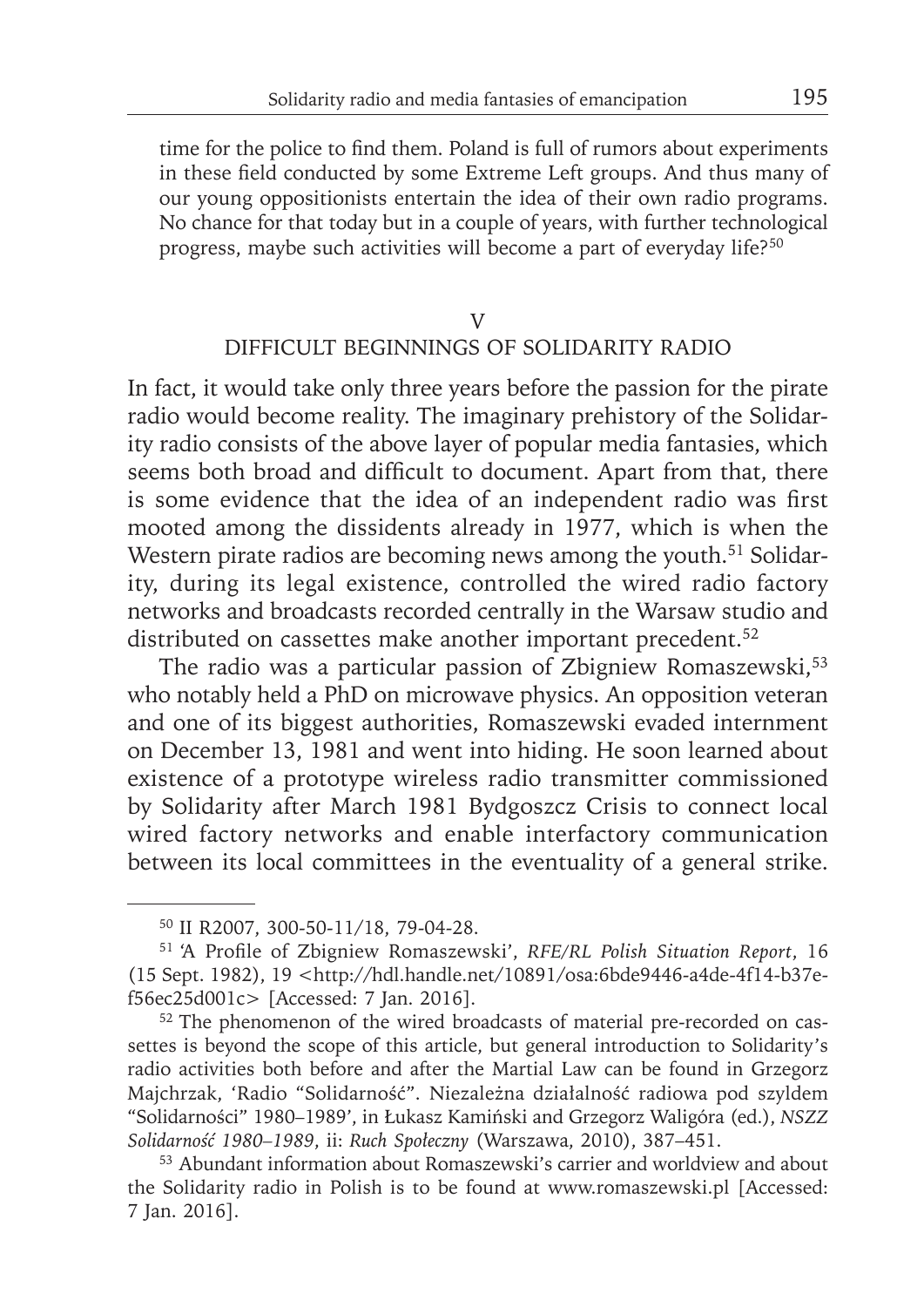Further enhancement of the prototype designed by engineer Ryszard Kołyszko, together with the logistics took several months and finished in April 1982.

The jingle of Radio Solidarity first sounded on April 12, 1982, in Warsaw, on the VHF waves.54 The jingle adapted *Siekiera, motyka …*, a popular melody from the times of anti-Nazi resistance. The underground broadcasters called it *fifulka* since it was played on a flute by Janusz Klekowski, a cellist employed at the National Theatre, who was also the radio's first broadcaster and  $-$  in tandem with Zofia Romaszewska – its first speaker.

The broadcasters asked the listeners to perform a blinking test – to turn off and on the lights in their apartments in order to check the audibility range (three times for good, two times for average and one time for low audibility). For Klekowski and Marek Rasiński, who set up the broadcast together, seeing the Warsaw downtown responding with a true lightshow was a most sublime moment of their lives. Due to simplicity as well as entertaining nature of this interactive feature, the blinking tests would become the hallmark of the Solidarity radio in the later years. "What a satisfaction to see thousands of friendly blinking windows – remarked one underground broadcaster in 1987 – that makes up for all the effort and risk of our work!"55

The first broadcast, as would become the rule, was pre-recorded on a cassette. In about 8 minutes a number of news items was transmitted – including one false about beating of the student Stanisław Matejczuk,<sup>56</sup> who was later shown on TV with no visible damage, as well as a song by Kelus about the Wujek miners' strike – leading to Kelus' search and internment.

The second broadcast on 5 May 1982 was even more spectacular due to the police operation that intended to prevent it.

<sup>54</sup> The section on Solidarity Radio is based especially on fonds HU OSA 300- 50-1, boxes 1479–1982 and HU OSA 300-55-10, box 25. The most valuable source on the beginnings of the Solidarity Radio is the publication based on the political trial of the Romaszewskis and their collaborators, *Proces Radia 'Solidarność'* ([Warszawa], 1983).

<sup>55 &#</sup>x27;"Siekiera, Motyka …" podczas DTV', *Robotnik. Pismo Członków MRKS*, 119 (22 Feb. 1987).

<sup>56</sup> Matejczuk was held in custody, and later convicted in the famous case of murder of the militia officer Zdzisław Karos during an attempt to disarm him by a teenage underground organization.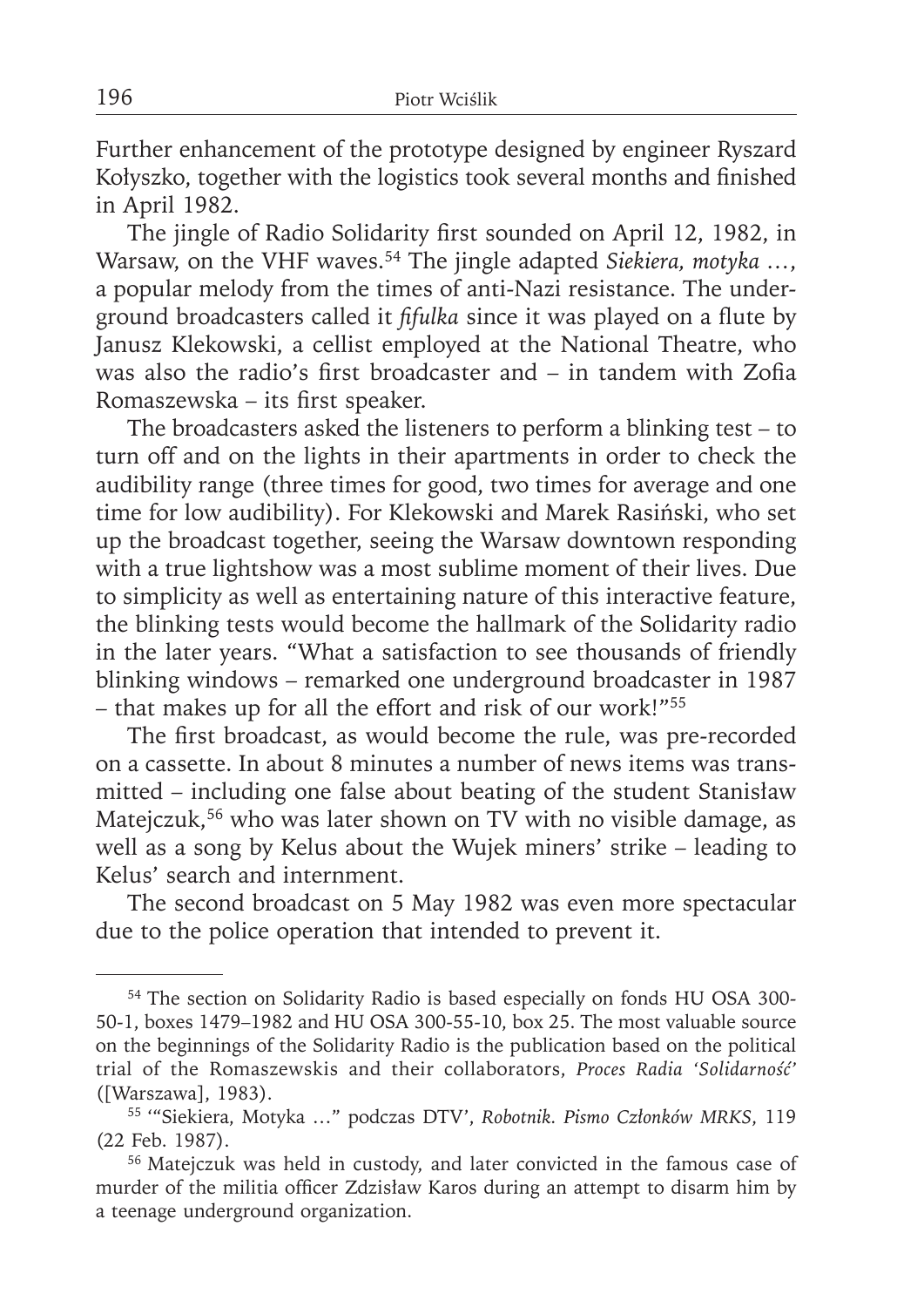Police action: two choppers with pelengator devices hover above the broadcasting zone around Osiedle za Żelazną Bramą. In twenty minutes the police and the ZOMO anti-riot units create a *cordon sanitaire* around the quarter of Świeczewskiego, Pereca, Marchlewskiego and Żelazna streets. Cars, houses and passersby are being searched for a couple of hours. To no avail – the broadcast is short and the VHF transmitter is difficult to detect. The waves bounce and interfere in the urban area, so you can only define a certain range. In reality, the transmitter was placed in the laundry room on top of a high raiser on the other side of Marchlewskiego street, corner with Świętokrzyska. The audio tape snaps and terminates the transmission adding even more thrill to the situation <sup>57</sup>

The construction of the radio apparatus echoed the earlier pirate radio fantasies. It was a simple device which one could assemble from widely available materials at a low cost.

Such device can be very simple, primitive – a forensic expert in the Frasyniuk trial assessed. In 1980 five boys from Legnica could start a radio network. All you need is an audio cassette recorder, dural pipes for the antenna, a shielded cable – all that you can buy in a store. There might be a problem with the transistor. But everything costs no more than a several dozen thousand złotys.58

To enable boys from Legnica to assemble their own radio, was the great asset of the design, something the underground broadcasters were particularly proud of.

Our programs have been hitherto aired using devices designed and assembled by Solidarity engineers – Romaszewski boasted in the July 13, 1982 broadcast. – If we take into consideration that almost 90 per cent of the equipment in use by the official radio and television comes from abroad, you cannot but appreciate this fact as an especially valuable contribution of our technical intelligentsia to the cause of strengthening national bonds, the will to resist and to endure.<sup>59</sup>

<sup>57 &#</sup>x27;Historia Radia Solidarność', *Biuletyn Informacyjny*, 53 [Paryż, 26 Jan. 1983],  $3-7$ .<br><sup>58</sup> 'Proces Radia "Solidarność"' [unidentified typescript consisting of 124 pages

with handwritten editorial and proof-reading mark-up, HU OSA 300-50-1, box 1481; different from the eponymous work published by Niezależna Oficyna Wydawnicza in 1983], 65.

<sup>59</sup> *Ibidem*, 64.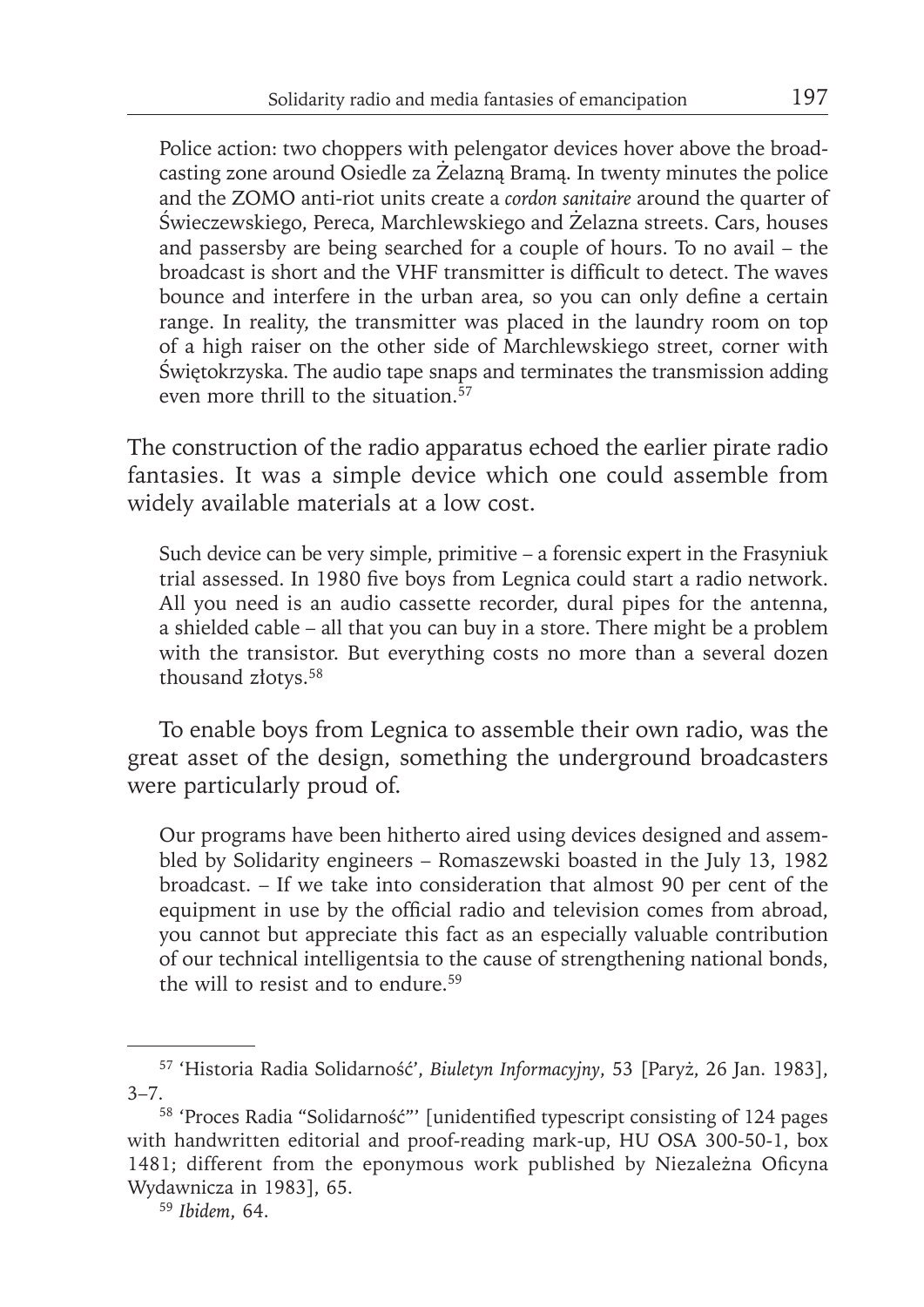The underground radio – Romaszewski's pride was echoed in a 1987 issue of the underground *Robotnik* – is a belated response to the catchphrase from the 1970s: "Poles can". This is what the secret police found out to their despair – the devices were of high quality even though not "made in USA", as they hoped, but a genuine product of Polish technical design. We are willing to distribute the license free of charge in all countries of popular democracy. We are waiting for orders.<sup>60</sup>

While the design and the assembly was purely local, some components were coming from abroad. Western trade unions – including the AFL-CIO and its anticommunist president, Lane Kirkland $61 -$  but also Polish emigre organizations would use the transports carrying relief for Poland under Martial Law to deliver both press and radio equipment for the Polish underground. The transports depended on voluntary commitment of many individual Europeans, from Sweden to Belgium, who drove such prohibited goods to their destination (official address would typically be a charity organization of the Polish Church) and risked being detained if these were disclosed. That was famously the case of Roger Noel, the Belgian activist of the organization Free the Airwaves who was arrested while delivering a radio transistor to Romaszewski's group and became a victim of a show trial preceding the trial of Solidarity radio.

Despite the spectacular beginnings, the broadcasters would soon realize that the underground radio was a rather risky business. The low cost and the simplicity of the design was an asset, but also a necessity – you had to keep it basic to be able to afford to lose it. The police would soon learn how to localize a transmitter and intercept it. That was fine as long as the conspirator would manage to get away after triggering the broadcast.

The early underground radio operated on the VHF frequencies. In addition to being receptive to both whether conditions and to interferences from other devices (in the Warsaw downtown you could not hear anything close to the Palace of Culture and Science where the radio and television antennas were installed), the VHF signal could be tracked in two minutes, which meant that the broadcasting time could be no more than ten minutes, given also and

<sup>60 &#</sup>x27;"Siekiera, Motyka …" podczas DTV'.

<sup>61</sup> Rowland Evans and Robert Novak, 'Solidarity Rides the Airwaves', *Washington Post* (24 April 1985).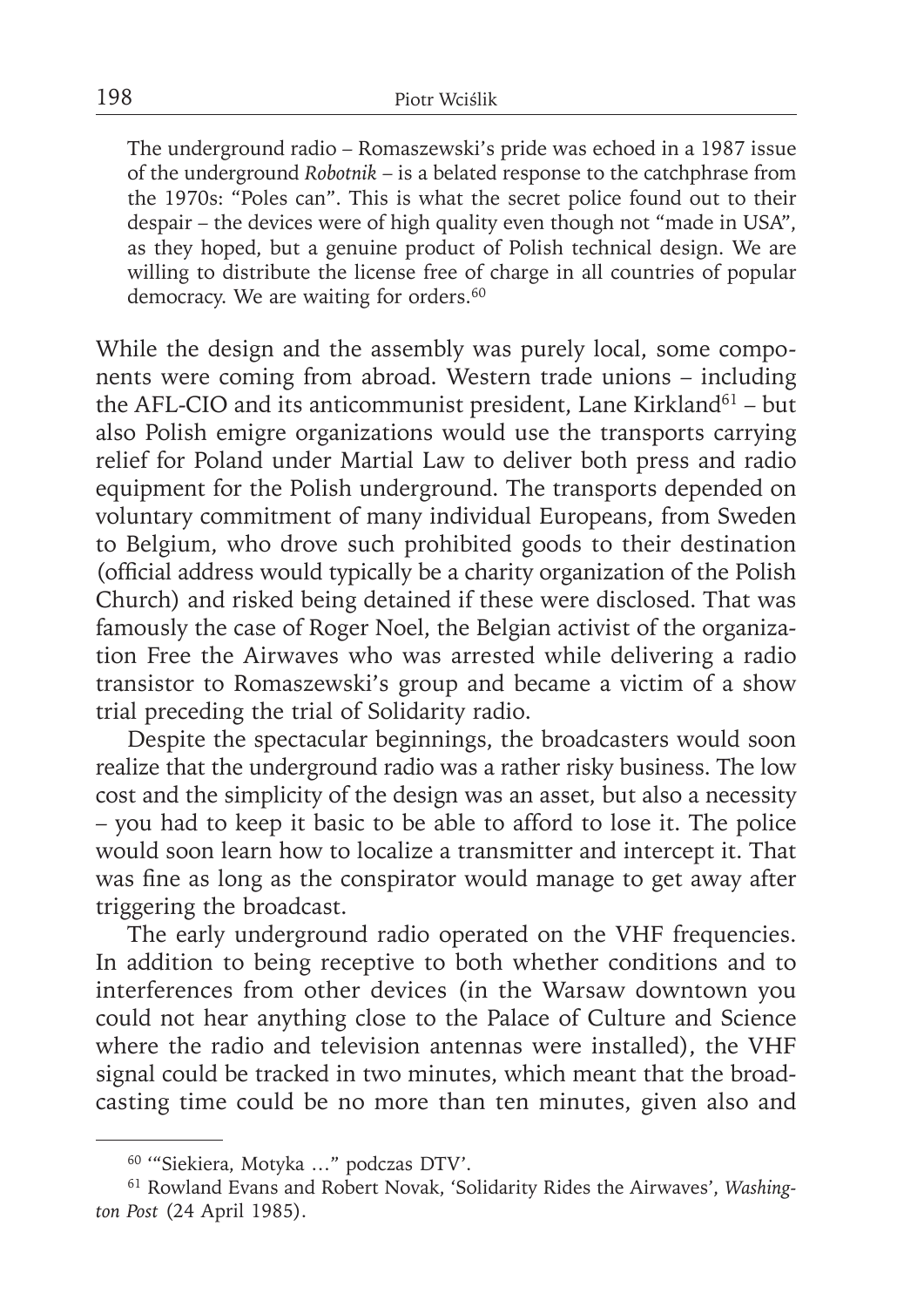that the transmitter itself was a rather noticeable device to walk around with.62 Moreover after the signal was tracked, it would instantly be jammed by loud music – "Kiszczak's disco" as it was immediately dubbed.<sup>63</sup>

Worst of all, in the early days Solidarity radio would announce its program – in addition to publicity in the underground press – through distributing leaflets in the audible range of the broadcasts. This was probably the biggest vulnerability of the entire enterprise, since this way the police knew in advance where to look for the transmitter. Once the area was demarcated with the additional help of pelengator antennas, it was an easy catch, especially that that there were not that many high raisers in the center of Warsaw at the time (transmissions occurred from laundry rooms, elevator shafts and similar spaces which you can find on top of an apartment building) and that the radio broadcasted in late hours (9.00–10.00 PM) when there wasn't much human traffic.

While the first and most spectacular raid on the Radio Solidarity failed, more throughout technique of observation of the demarcated area soon yielded results. As early as June 8, 1982, the radio operators Jacek Bąk and Dariusz Rutkowski were arrested while removing a transmitter and agreed to testify. The investigation would subsequently lead to arrests on 5 July during a meeting in which Noel was supposed to deliver a transistor, involving his detention as well as detention of some of the radio staff, including Zofia Romaszewska. The arrest of Zbigniew Romaszewski, who managed to escape on the previous occasion, came on 29 August 1982.

Starting on 24 January 1983, the trial of Solidarity Radio before the Warsaw District Military Court was one of the biggest Martial Law political trials involving Romaszewski, his wife and eight other people who served as speakers, technicians or suppliers of equipment or clandestine offices. The charges included the breach of the Martial Law (abstention from trade union activities), unlicensed possession of radio equipment and spreading false information on the

<sup>62 &#</sup>x27;Nie wszystko można mówić', in Grzegorz Nawrocki, *Struktury nadziei* (Warszawa, 1988), 109.

<sup>63</sup> Włodzimierz Domagalski, 'Początki radia podziemnego w Warszawie', *Interia Nowa Historia* (4 Nov. 2014) <http://nowahistoria.interia.pl/prl/news-poczatki--radia-podziemnego-w-warszawie,nId,1542889> [Accessed: 7 Jan. 2016].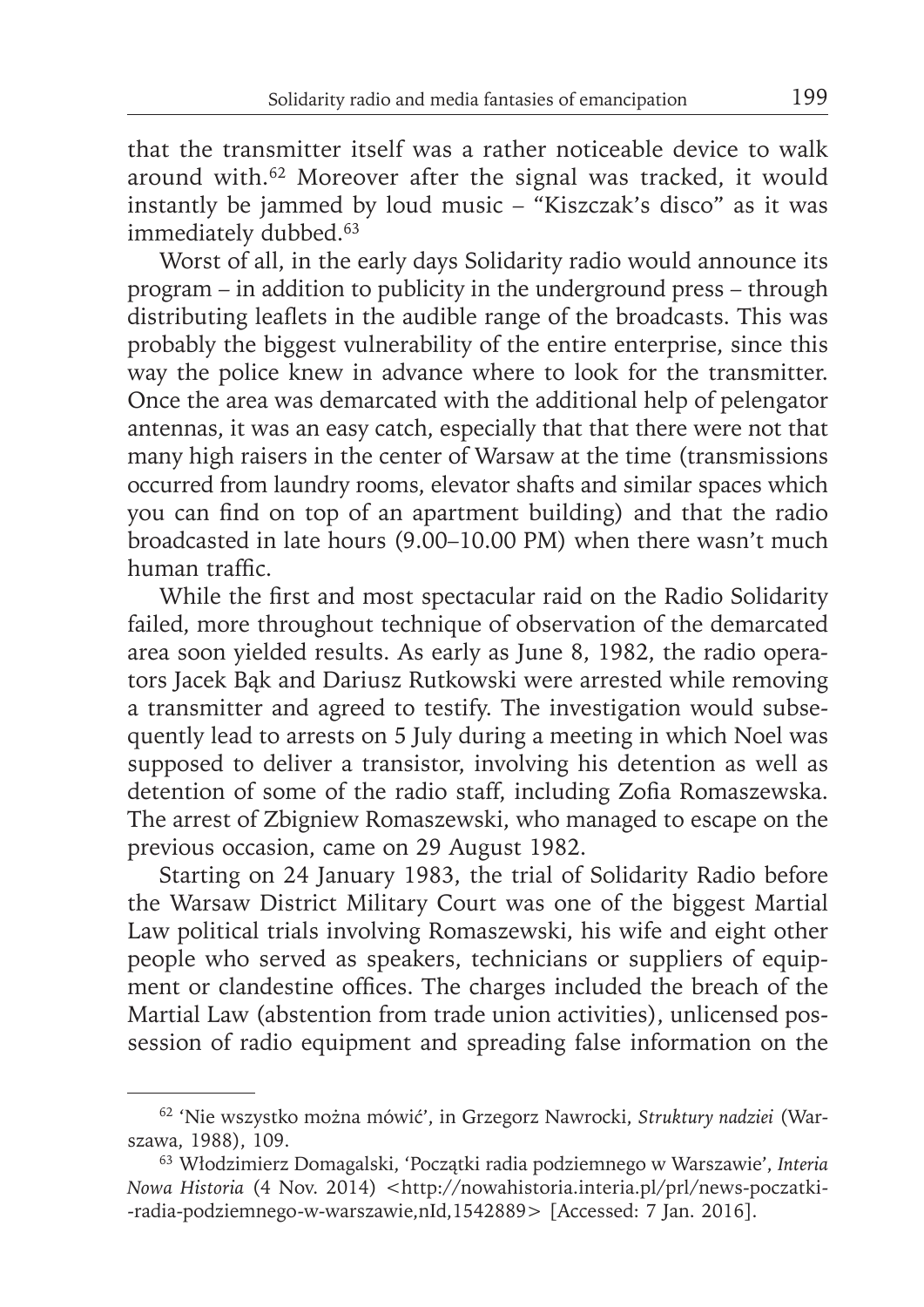socio-political situation which might have incited civic disturbance and anti-state activities. The independent broadcasters were defended by the elite of opposition lawyers, including Jan Olszewski, Władysław Siła-Nowicki, Jacek Taylor, Maciej Dubois, Krzysztof Piesiewicz and Stanisław Szczuka. The lawyers not only protested against the well-known socialist court practice of interpreting value judgements (that Martial Law was "a war of the government against the society", that internment "amounts to imprisonment", that "human rights are being trampled") as information, false and maliciously disseminated. They also argued in defense of the underground radio activities that these were broadening social access to mass media, as agreed upon with Solidarity in August 1980.

It bears reminding that since August 1980 alongside the normal law the Gdańsk Accords were in force, which prescribed that radio, television and press activities should be brought under social control. Was this commitment undersigned by the authorities ever suspended? Not at all. In fact, this social control was never achieved, but the authorities still officially recognize the agreement as binding. Not a single letter has been changed. If so, radio should serve to express a plurality of thoughts. If these accords are still binding for both sides, Radio Solidarity should be understood in a completely different light.<sup>64</sup>

Taylor's argument, whose stake was to defend the status of the agreement between the authorities and the striking workers as a *de facto* source of law in socialist Poland,<sup>65</sup> made sense from the point of view of the oppositional jurisprudence. Nevertheless, elevating the underground radio to the status of mass media exaggerated the radio's capacity, making the offense resulting from its activities look more serious. Incidentally in drawing the continuity of the struggle for social access to mass media, Taylor admitted the validity of the charges of the military prosecutor: the involvement in Solidarity activities despite the ban in the Martial Law Decree. That was not a problem in case of Romaszewski who proudly assumed all the responsibility during the trial opening, but others (especially Rutkowski and Bąk) testified the opposite.<sup>66</sup> Sentences delivered on 17 February 1983 ranged

<sup>64 &#</sup>x27;Proces Radia "Solidarność"', 53.

<sup>65</sup> On the legal status of the Gdańsk Accords see Jarosław Kuisz, *Charakter prawny porozumień sierpniowych 1980–1981* (Warszawa, 2009).

<sup>66 &#</sup>x27;Proces Radia "Solidarność"', 4.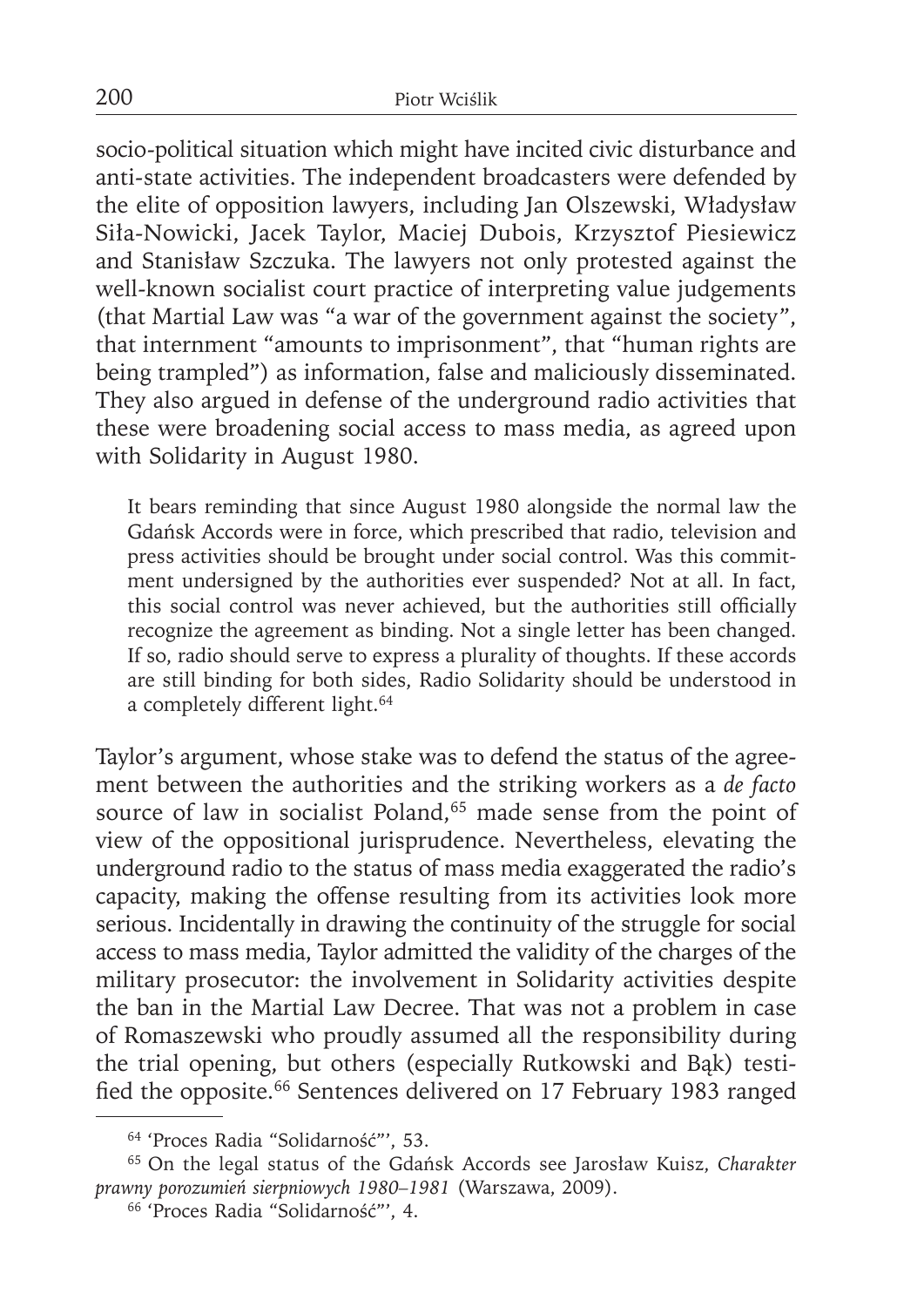from four and a half years for Romaszewski to 7 months for some *ad hoc* supporters. Most of the convicted were released in July 1983. Romaszewski was set free on 8 August 1984 due to an amnesty decree.

## VI

## THE REVIVAL

The trial was not the final blow for the underground radio. New initiatives started to mushroom both in Warsaw and the Warsaw area (Ursynów, Stegny, Pruszków, Piaseczno, Międzylesie) and throughout the country (Cracow, Gdańsk, Toruń, Bydgoszcz, Świdnik, Elbląg). It was a rather loosely connected network, with little coordination between broadcasting groups.

The underground broadcasters made sure their acts of defiance had a spectacular character. This was already the case with the 1982 New Year's Eve program for the detained in the Rakowiecka Street prison, where Romaszewski, his wife and other members of the group were awaiting trial. Before, the Solidarity Resistance Groups (Pol.: *Grupy Oporu 'Solidarni'*) placed the so-called *gadała* (car cassette player connected to a loud speaker and charged from a car battery) on the Powązki Cemetery on 1 August 1982, the anniversary of the Warsaw Uprising, to broadcast a speech by Zbigniew Bujak. In Toruń, a transmitter was carried over the city in a balloon to enable a broadcast which lasted an entire half an hour. On 13 December 1985, the fourth anniversary of the introduction of the Martial Law, dwellers of the Praga Południe district of Warsaw, who happened to be near the Supersam market on Rondo Wiatraczna at around 15.30, could hear the familiar Second World War resistance tune. The broadcast was coming from a metal crate soldered to a shopping cart and fixed to a concrete post. Reportedly it was quite a sight to watch policemen trying to stop the broadcast, kicking the crate and jumping on it. With help of crowbars they succeeded after 35 minutes of broadcast.<sup>67</sup>

Nevertheless, the formula in which the radio's popularity depended on creativity in defiance, where each act should be more spectacular than the previous one, could not hold for long. And after a couple of years it seemed as if the underground radio had run out of steam. "Radio Solidarity is not that much of a sensation as it used to be in the

<sup>67 &#</sup>x27;Łomy kontra Radio S', *Tygodnik Mazowsze*, 152 (3 Jan. 1986).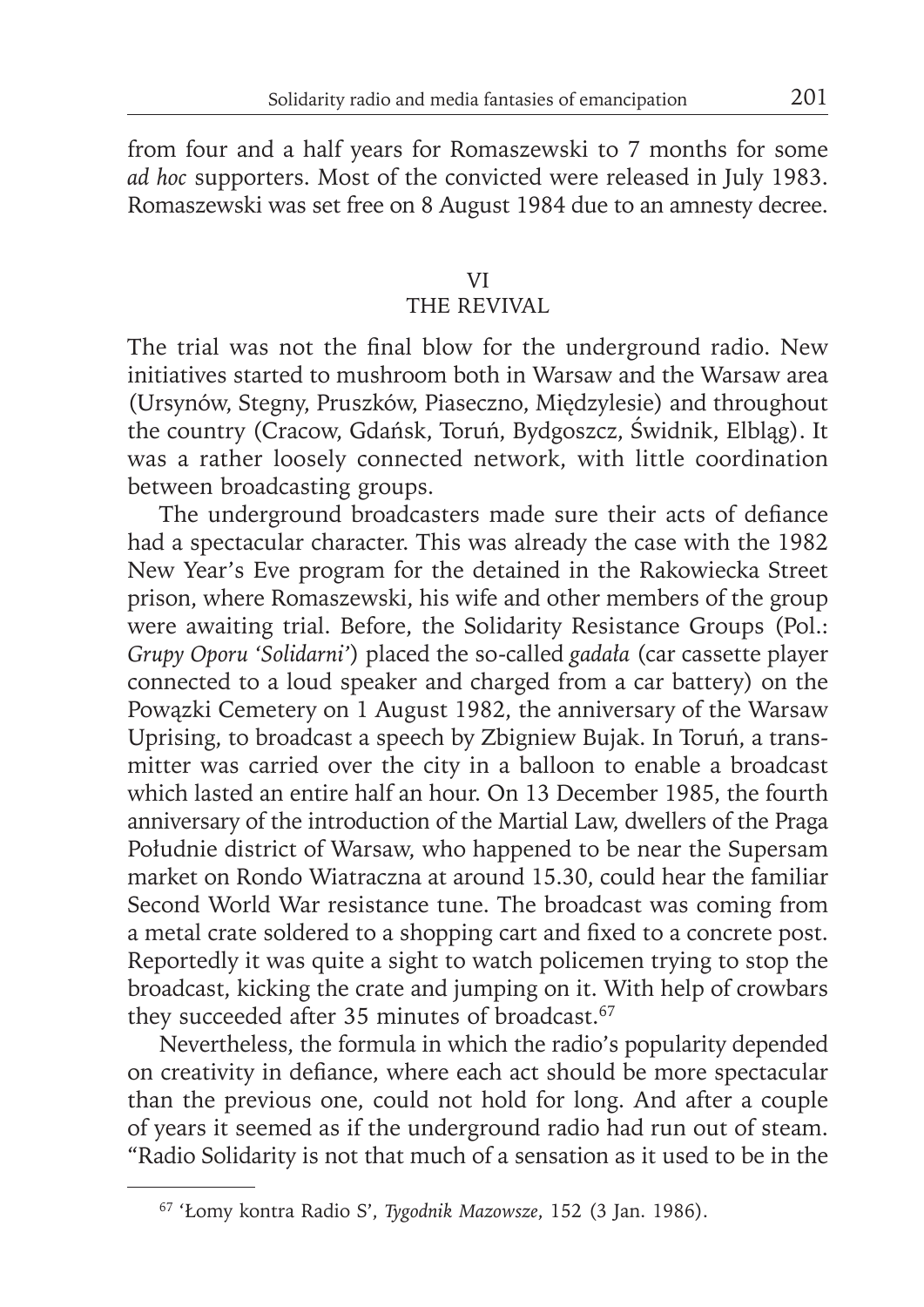beginning – one of the activists deplored in 1984. – Back the situation was tense and the radio signal rang like a gunshot. Now everything faded. Zbyszek and Zosia are gone, and so the broadcasts slumped."68

And then in late 1985, the radio regained the momentum. Around the time of parliamentary elections on 13 October 1985, in different districts of Warsaw as well as in the Warsaw area towns of Legionowo, Pruszków and Wołomin, subtitles began to flash on the TV screens during prime time broadcasts. "Free the Political Prisoners!" "Solidarity is alive!" "Boycott the elections!" And, last but not least, "Turn on the radio on VHF." The VHF channel would carry speeches by Zbigniew Bujak and Wiktor Kulerski. Each Tuesday, during the conference of the universally abominated government spokesman Jerzy Urban, another message would flash: "Urban, you are lying again!"<sup>69</sup>

The breakthrough relied on a series of technical innovations. Tests for tapping into the official TV frequencies were done as early as Spring 1984,<sup>70</sup> and the technology developed in the following year. The new approach was basing on the fact that Polish TV broadcasted its soundtrack also in VHF. The so called "second audio channel" of the Channel One of Polish Television could be received on the radio. Tapping into the TV audio frequencies meant that the underground radio could not be jammed unless the authorities jammed their own show as well. Flashing the messages on screen was added as an alternative to distributing leaflets. Their less political and more practical function was to make the audience aware of the forthcoming program.71

From the arrests that followed this new mode of radio operations, we can learn that most talented telecommunications experts contributed to its invention. Jan Hanasz, the head of the Astrophysics Laboratory at the Copernicus Astronomy Center in Toruń, who had participated in the Soviet Intercosmos space program and who in 1981 had refused a Soviet academic award in protest against the Martial Law, was convicted in January 1986 of "television

<sup>68 &#</sup>x27;Nie wszystko można mówić', 110.

<sup>69</sup> Quoted in *Głos Solidarności*, 10 (21 Oct. 1988).

<sup>70 &#</sup>x27;Nie wszystko można mówić', 111.

<sup>71</sup> Organizatorzy i kierownictwo Radia Solidarność w Regionie Mazowsze, 'Materiały na zebranie tymczasowego zarządu Regionu Mazowsze', typescript dated 18 Feb. 1989, HU OSA 300–55–10, box 25. The typescript contains a detailed description of the underground broadcasting in its late phase.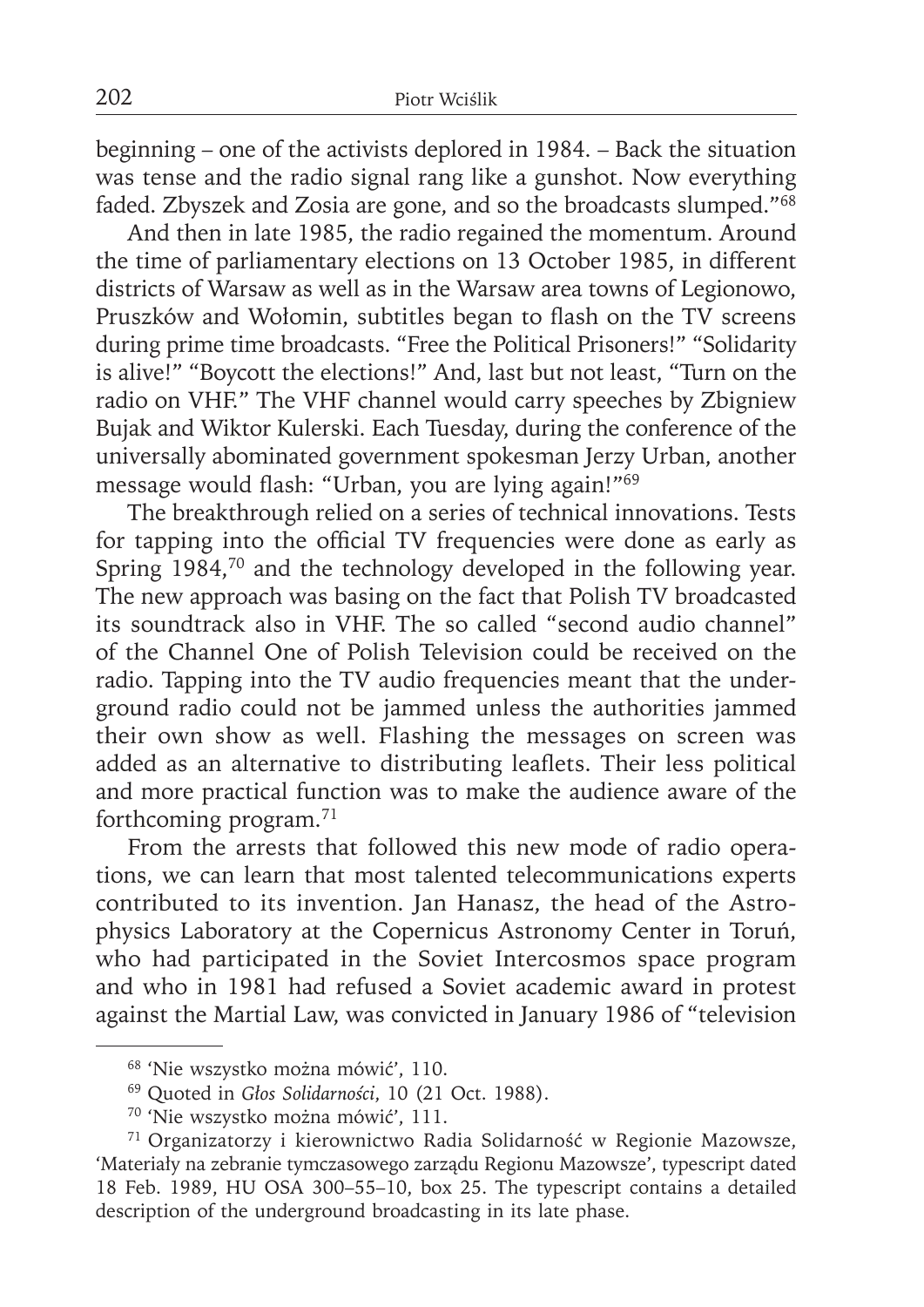piracy with anti-state intent" for a suspended 18 months sentence of prison.72

By 1987 Radio Solidarity in Warsaw would broadcast 20 times weekly. Each week programs were prepared by two independent production studios and repeated throughout the week. The studios would edit program scripts out of available material. The scripts would then be recorded on a high quality master records (this is why scripts were preferred to pre-recorded broadcasts) in order to enable making many copies, which would be distributed among the broadcast teams.<sup>73</sup>

Each program took around 10 minutes (4 pages of typescript) and contained information on current events and anniversaries, statements by the underground leadership, as well as interviews with Solidarity activists. In the first half of 1988, 23 programs were recorded: 13 with current news and 10 with thematic focus, including Katyń, Jalta, political prisoners, price hikes, the Orange Alternative group, as well as a broadcast for children.

The blinking tests demonstrated that the audible range of the broadcast in this second period was between 1 and 5 kilometers. In case of Warsaw, that would give an estimated total outreach of some hundred thousand listeners for 20 broadcasts weekly.<sup>74</sup> The broadcasts always took place in prime time – after the main news or TV series, or during the break in a football match. "The better the TV program, the more listeners we have. We are waiting for another *Return to Eden*. This soap opera was for us like a true vein of gold."75 After a few incidents, the broadcasters carefully avoided disruptions of the prime time programs, after all the sympathies of the listeners were not unconditional.

### VII

## BETWEEN MASS MEDIA FANTASIES AND SAMIZDAT REALITIES

During its lifecycle, the underground radio's place in the overall underground Solidarity media environment was rather undecided

<sup>72 &#</sup>x27;Wyrok w sprawie piractwa telewizyjnego', *Życie Warszawy* (23 Jan. 1986). See also *Poland's Leading Space Scientist on Trial*, Reuters (20 Jan. 1986).

<sup>73 &#</sup>x27;Apel Radia Solidarność', *Tygodnik Mazowsze*, 202 (11 March 1987).

<sup>74 &#</sup>x27;Tu Radio Solidarność', *Tygodnik Mazowsze*, 198 (11 Jan. 1987).

<sup>75 &#</sup>x27;"Siekiera, Motyka …" podczas DTV'.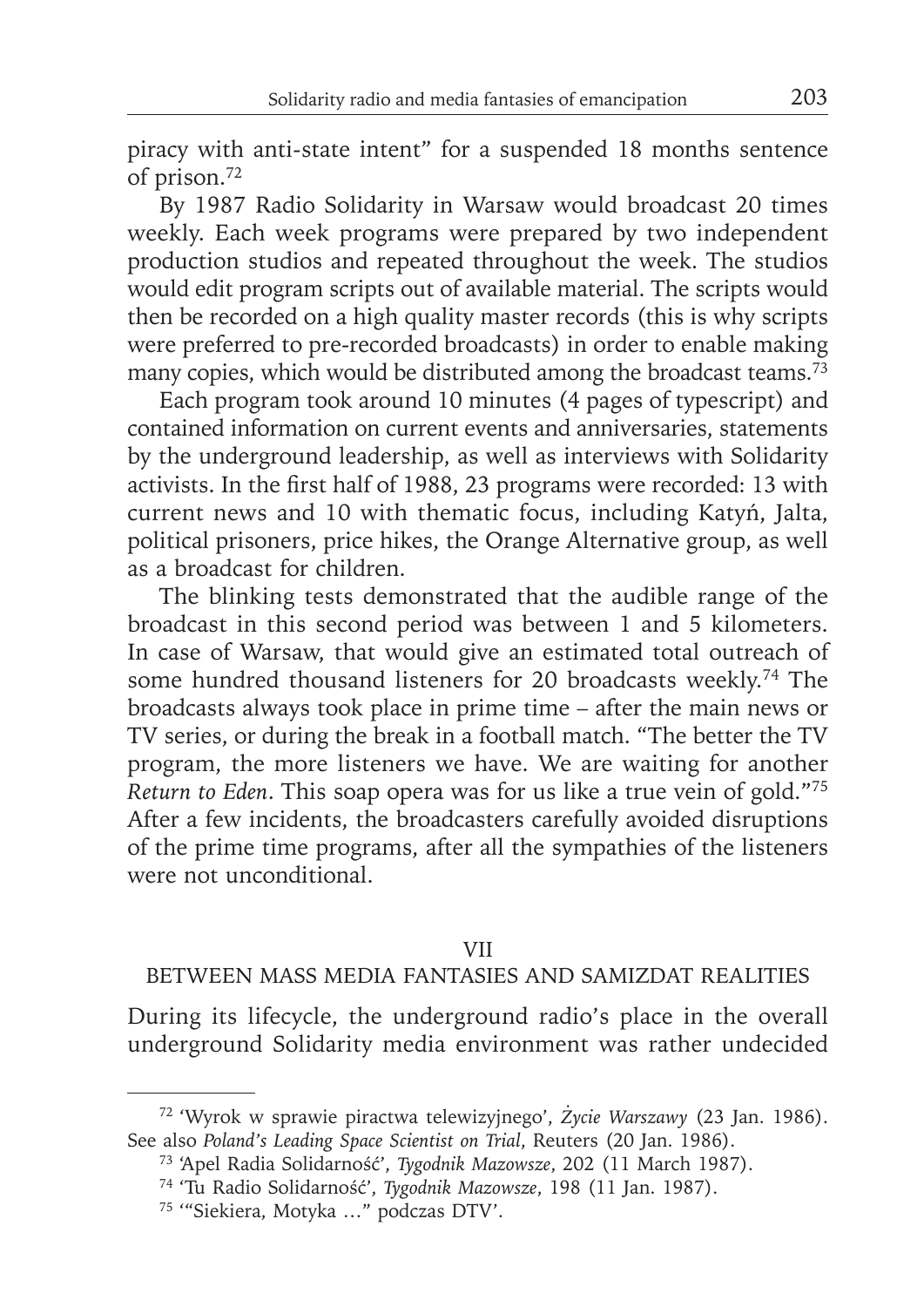for both its makers and its patrons. Sometimes it was perceived as a compensatory form of mass media, a stronghold in the position struggle for access to radio and television Solidarity had been waging since 1980. As we have seen, this was the position of the independent lawyers during the Radio Solidarity trial, but also the line of the underground Solidarity leadership, as we can learn from the following note:

Concerning the news item about use of the radio transmitting devices published in *Życie Warszawy* no 95 on 24 April 1987, the Regional Executive Committee of the Independent, Self-Governing Trade Union "Solidarity" in the Mazowsze Region declares that Radio Solidarity has been working for five years to continue Solidarity's struggle for social access to mass media undertaken directly in the aftermath of August 1980. The specific mission of Radio Solidarity is to inform society about all modes of existence and activity of Solidarity as well as to make public all the information withheld by the authorities concerning the struggle for our civic and human rights. All persecution against Radio Solidarity is to be considered as persecution against trade union activity as such.76

And it was a compensatory form of mass media in the sense that it was much more closely subordinated to the Solidarity regional leaders, especially in Warsaw, where it operated under the patronage of Zbigniew Bujak, the leader of Mazowsze region. The patronage meant, on the one hand, financial support and on the other, subordination to the union's agenda in terms of both content and timing. Solidarity leadership statements and appeals would always have a priority over other news and the broadcasts would be scheduled with the intention to support popular mobilization in Solidarity's protest or boycott activities. There was no 'Liberal Democratic Party for Independence Radio' or 'Polish Socialist Party Radio' in the way that journals and publications – increasingly after the 1986 general amnesty – catered to all political tastes. The exception here was the Fighting Solidarity Radio which was subordinated to the eponymous Solidarity splinter group under the charismatic leadership of Kornel Morawiecki. However, the network of Fighting Solidarity radios was even more disciplined than the outlets of the mainstream Solidarity, where little coordination existed between initiatives in particular region.77

<sup>76 &#</sup>x27;Oświadczenie RKW', *Tygodnik Mazowsze*, 212 (20 May 1985).

<sup>77</sup>Łukasz Kamiński and Grzegorz Waligóra, 'Solidarność Walcząca', in *iidem*, *NSZZ Solidarność*, ii, 478–80.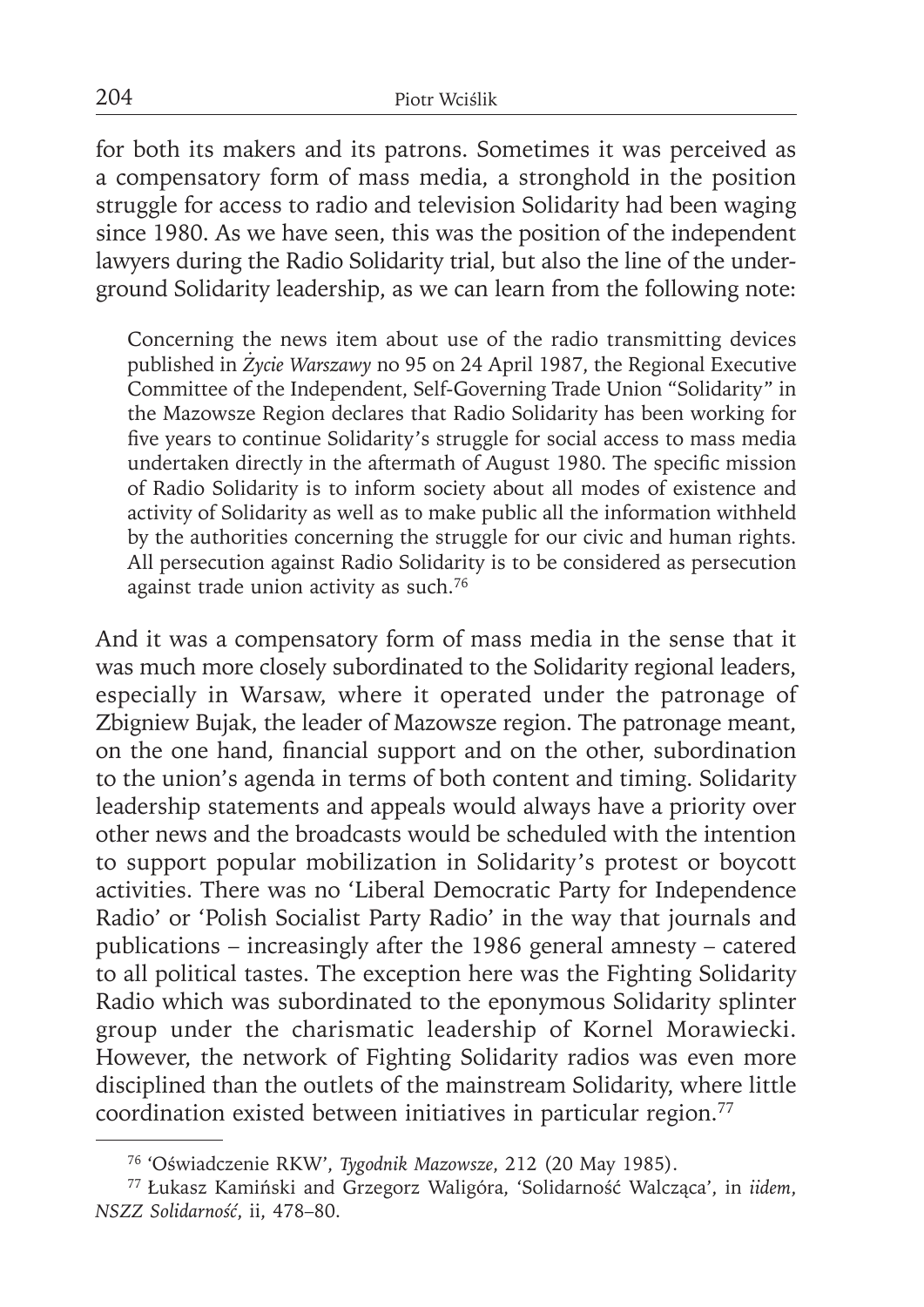But Solidarity radio was a *compensatory* form in the sense that it was not able to master the basic advantage of the mass media: the broadcast power and the speed with which the information travels from the source to the listener. Each informational program was transmitted throughout an entire week and hence it was not exactly the breaking news. This was due especially to the need to pre-record on cassettes, a security measure impossible to sidestep, even though in the last years before 1989 the speed of the Solidarity radio has improved and in case of especially important events, the underground production studio would prepare the news item ready for air in a matter of hours, and not days.

This testifies to the fact that the distinction between social and mass media was not part of the life-world of the Solidarity leadership. However, some underground radio makers understood their efforts much more in a vain of social media. For starters, this was a question the DIY character of the broadcasting devices regarded as a particular point of pride and a crucial feature of their activity.

We receive many requests for support. Actually, what it takes is secondary technical education to be able to assemble the radio and start broadcasting. Teenage boys can do it. And that is the point, the more, the better. We want to socialize the airwaves, to contest their monopoly also there. That puts them in a very precarious situation once it is contested, in the event of a strike or something similar all kind of things can happen.78

More importantly it was samizdat which provided a cognitive frame for the broadcasters to understand their activity and the most important point of reference. Print was there first and the radio, as a newcomer, had yet to demonstrate its comparative advantages. The broadcasts were understood as an audible version of a underground bulletin at a much lower cost.

One broadcast of a ten minute program costs currently around 500 złotys – one underground broadcaster assessed – which means that the cost per listener is around couple of groszys. That makes us the cheapest underground periodical. Your contributions to the Radio Solidarity fund will keep us in shape and allow us to develop!<sup>79</sup>

<sup>78 &#</sup>x27;Nie wszystko można mówić', 110.

<sup>79 &#</sup>x27;Apel Radia Solidarność'.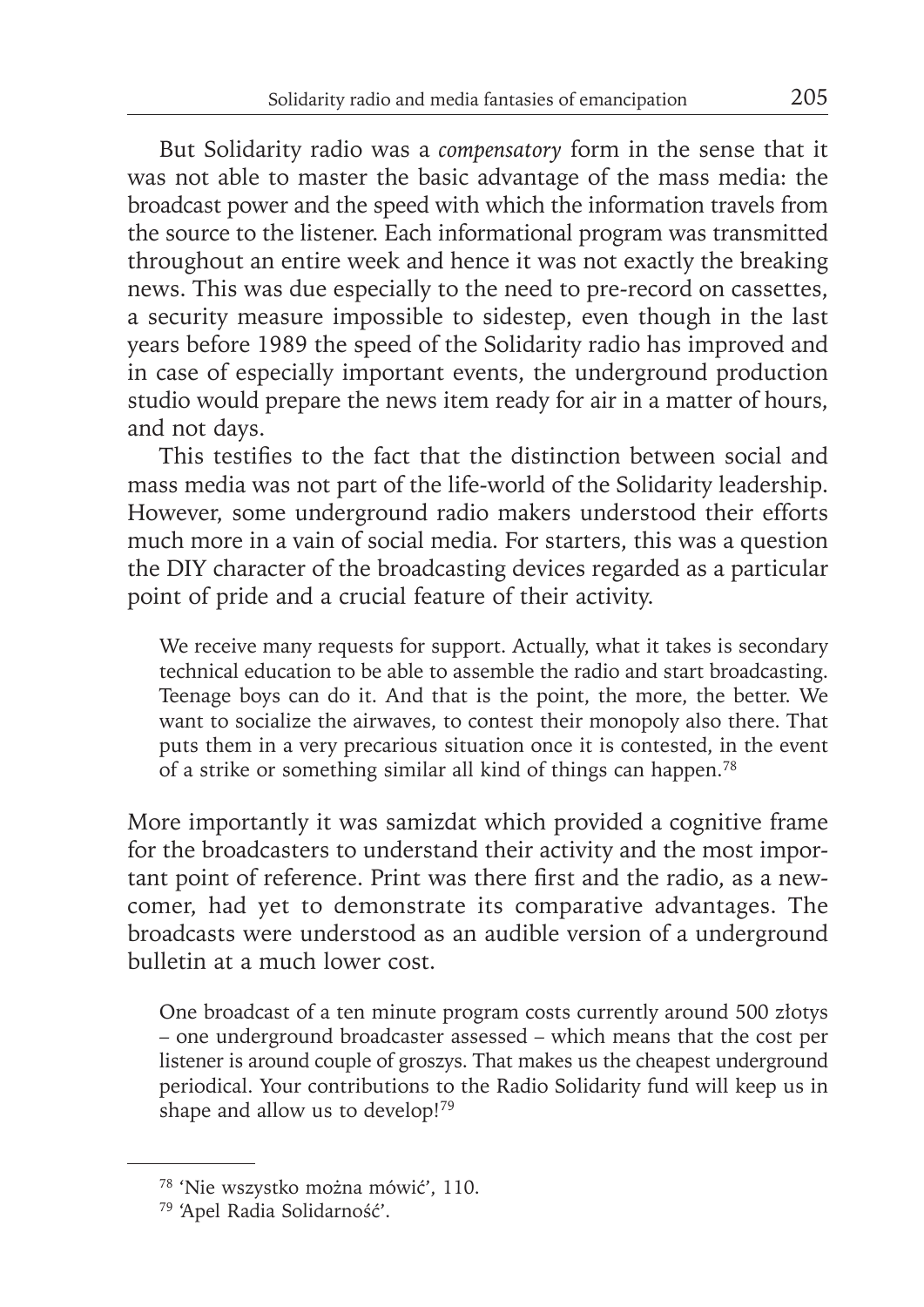The radio was also meant to complement the underground press in terms of outreach.

The channels of distributions have stabilized over the years and for that reason the underground press tends to reach the same limited audience which to some degree at least share the worldview of the authors. The basic ambition of Radio Solidarity is to reach out with the news suppressed or distorted by the official 'transmission belts' to those listeners who do not have access to our press and who are too lazy or to indifferent to tune in and listen to BBC or Radio Free Europe. We want to reach not only the members and supporters of the union, but also those people who see the reality the authorities' way.80

Outreach to people for whom the underground radio was the only form of contact with Solidarity soon became the main target of the radio activities. This implied the need to make the programs more diverse. The diversification of the program, in turn, translated into enhanced participatory features. Thus, an announcement in *Tygodnik Mazowsze* read:

Radio Solidarity offers you broadcast time on the radio frequencies of Polish Television Channel one. We plan a series of programs presenting the real pluralism, not the pluralism of Urban and Miodowicz. Everyone who wants to present their activity, program, worldviews and authors can submit proposals for eight-nine minute long program.<sup>81</sup>

In practice, this offer was directed to the authors and editors of the underground journals, since before 1989 in most of the cases the principal mode of existence of political groups concentrated around publishing. That made the radio further dependent on the unlicensed press, in terms of the content itself and in terms of building on the pre-existing press distribution channels for its delivery.

The social media qualities of the Solidarity radio, derived from conceptual as well as practical reliance on the underground press, can be productively grasped in terms of remediation. Remediation, "representation of one medium in another"82 as Bolter and Grusin define it, refers to the double cultural logic that accompanies the

<sup>80 &#</sup>x27;"Siekiera, Motyka …" podczas DTV'.

<sup>81 &#</sup>x27;Apel Radia Solidarność'.

<sup>82</sup> Bolter and Grusin, *Remediation*, 45.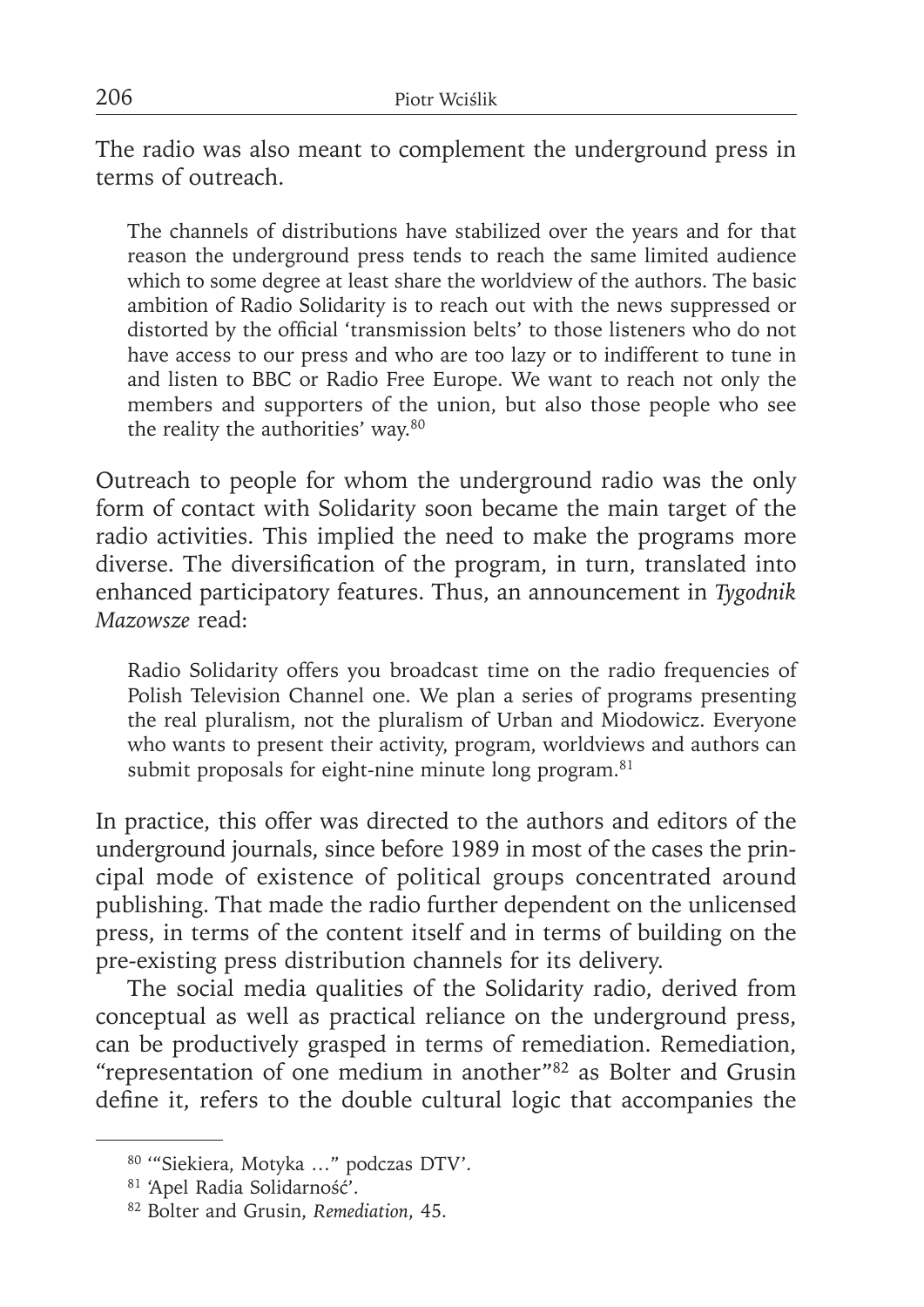arrival of a new medium, which presents itself, both obliterating the experience of the mediation through making itself familiar in terms of the established media (immediacy) and making itself visible as something novel (hypermediacy). The best measure of dominance of print culture within the broader underground media environment is that the Solidarity radio relied on print not only in terms of infrastructure, but also in terms of self-attributed meanings and values. However, one important respect the radio was able to harness the media passions in a way that print culture did not. It's hypermediacy resided in the spectacularity of the broadcasts.

### VIII

## CONCLUSION: THE RADIO AND ITS SHADOW

What comes across from almost every description of the underground broadcasting activities, not least the self-descriptions of the people involved, is its spectacularity. This is especially the case of Western journalists, whose accounts of the underground broadcasting often include following scenes:

When the police arrive, the four minute broadcast has run its course, getting word through to perhaps tens of thousands or more that one of the world's most ruthless and proficient secret police is unable to silence public dissent. The police get the transmitter, but the conspirator moves on, unknown and unscarred.83

Suddenly, 10 minutes into the broadcast, the announcer's words fade, drowned out by a second, disembodied voice delivering quite a different newscast – refutations of the 'official' versions of the day's events, along with spirited anti-government commentary, and news of Solidarity, the Polish trade union that was outlawed by martial law in 1981. The schoolteacher and his wife smile and nod knowingly at each other: the Polish underground has struck again, hijacking the evening news in a defiant act of 'television terrorism.'84

And if you remove quotation marks from "television terrorism", you get a sense of the reactions to the underground radio in the official media:

<sup>83</sup> Evans and Novak, 'Solidarity Rides the Airwaves'.

<sup>&</sup>lt;sup>84</sup> Neil Hickey, 'TV is opening up the soviet bloc nations – whether they like it or not', *TV Guide*, 22 (28 Aug. 1987).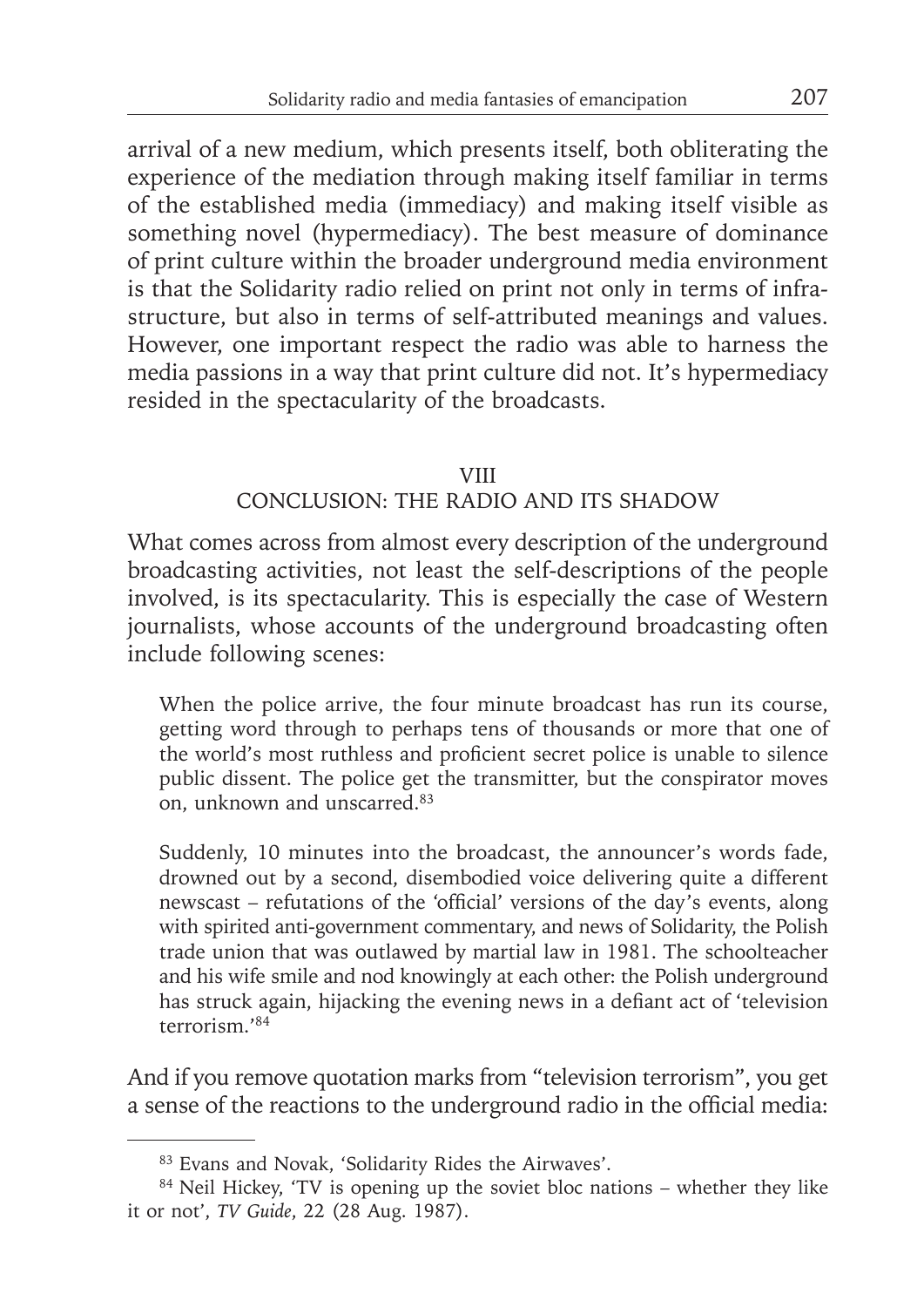How many leaflets does the radio stand for? How many kilograms of ink and paper can be saved, sending into the airwaves even a shortest message? In conditions of conspiracy, the value of speed and relative safety of the transmission is matched by perhaps the most important spectacularity value. Spectacular, thrilling actions are the favorite methods of every conspiracy.85

Coming still from a different perspective, a RFE commentator would concur, with a genealogical footnote on underground broadcasting from the times of Nazi occupation:

In the struggle against lie and brute force the truth have always prevailed. Radio Solidarity, despite operating in the most difficult conditions, has accomplished today a great part of its mission. The attempt at organizing a radio information network has succeeded. It has turned out that even in a country finding itself in an iron crunch of the secret police, it is possible to transmit the free word by radio, according to the best tradition of the Radio Lightening from the Warsaw Uprising.86

Now what is common to all these descriptions is the excess. In fact, as we have learned thus far, the Solidarity radio (or Radio Lightening for that matter) was not exactly a tool of mass propaganda: the network was rather loose and uncoordinated, the equipment primitive, the audibility vulnerable to both jamming and weather conditions, and the message rather unsophisticated.

And that is exactly the point. The very act of breaking into the airwaves was bringing about all the imaginary power of the radio, despite the fact that Solidarity radio was not exactly the same thing as the mass media from the handbooks of political propaganda. If it wasn't for the radio's spectacularity, its ability to captivate the media passions through casting the imaginary shadow of power of the radio propaganda which was bigger than the actual device, there would be no reason cordon off an entire quarter and send in choppers with hi-tech detectors in order to catch two men with a carry-on tape recorder and antenna on a rod connected to a makeshift transmitter. The ridicule was aptly captured by Władysław Siła-Nowicki (lawyer for Zofia Romaszewska) in his speech during the Radio Solidarity trial:

<sup>85</sup> Ireneusz Czyżewski, 'Nielegalni Radiowcy', *Żołnierz Wolności*, 19 (20 Feb. 1983).

<sup>86</sup> Janusz Marchwiński, *Radio Solidarność Story*, transcript of RFE Polish Unit Special Program no. 8207, aired on 8 Aug. 1982, HU OSA 300–50–1, box 1480.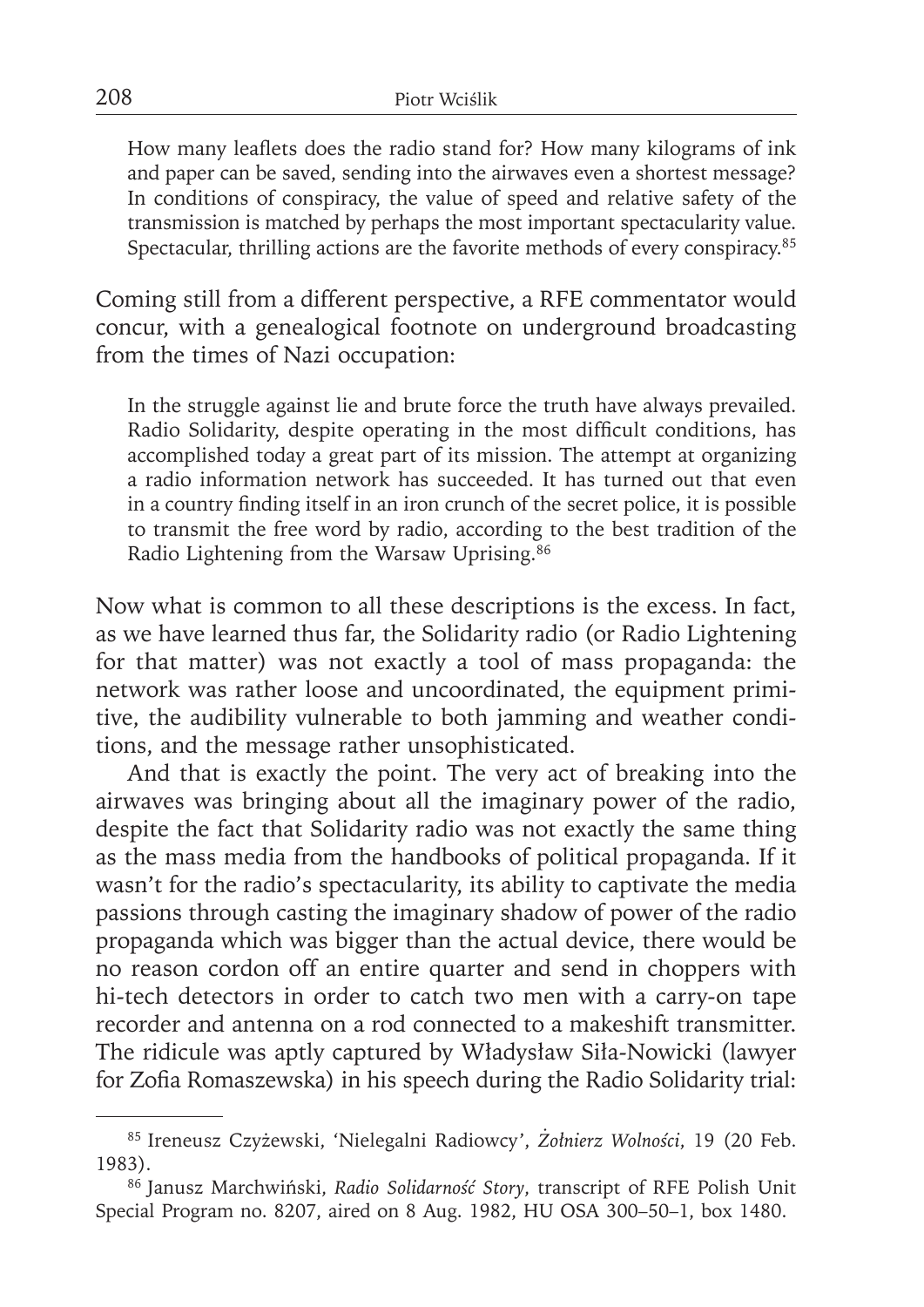[Cyprian Kamil] Norwid has once remarked about the "rule of the pantheism of print". How minuscule and insignificant the pantheism of print was in Cyprian Norwid's times in comparison to contemporary media, its coverage, its power, its technical capacities to reach millions of people. Against the background of this power of the official mass media, the significance of Radio Solidarity could be only a moral significance. The radio could not impose anything on anybody. It was listened with difficulties by people already supporting its ideas. The radio was a sign that an idea is alive, that people, despite it being prohibited decide to undertake an activity which can bring them problems on legal and penal grounds, in order to convey a personal message to the society.87

Argument of Siła-Nowicki (somewhat contrary to Jacek Taylor's speech mentioned before) was putting things in perspective in order to appeal, in the courtroom where he was speaking, for a sentence commensurate to the deed. But indeed what is the appropriate measure? Can the actual impact of the underground radio be deduced from the act itself? Was it not amplified by its excessive spectacular halo?

This spectacularity was a product of a strange complicity in adversity. At the height of late 1980s, long gone were the times when readers would take samizdat journal as a thrill. Underground press culture was already a well rooted part of the late socialist society and while it was not exactly tolerated, it was not fiercely combated. In contrast, underground broadcasting was illegal in a much more direct way than print. Even in the West radio licensing was much more strictly controlled and pirate radios constituted a greater offense than 'pirate publishers'. That was even much more so in People's Poland where  $-$  as Solidarity had a chance to realize in 1981 – the official doctrine regarded radio and television as an integral part of the state apparatus and considered any assault in this domain an assault on the state itself, which gave way to disproportionate punishment on the one hand, and on the other, particular persistence and zeal in combatting the intrusions.

Just like the remote control is the attribute of oiko-despotism, the ability to control the airwaves is a singular token of political sovereignty, which the Party was not thinking to give up. Conversely, while the underground radio could neither compensate for the lack of access to mass media, nor create an alternative for the printed social

<sup>87 &#</sup>x27;Proces Radia "Solidarność"', 49.